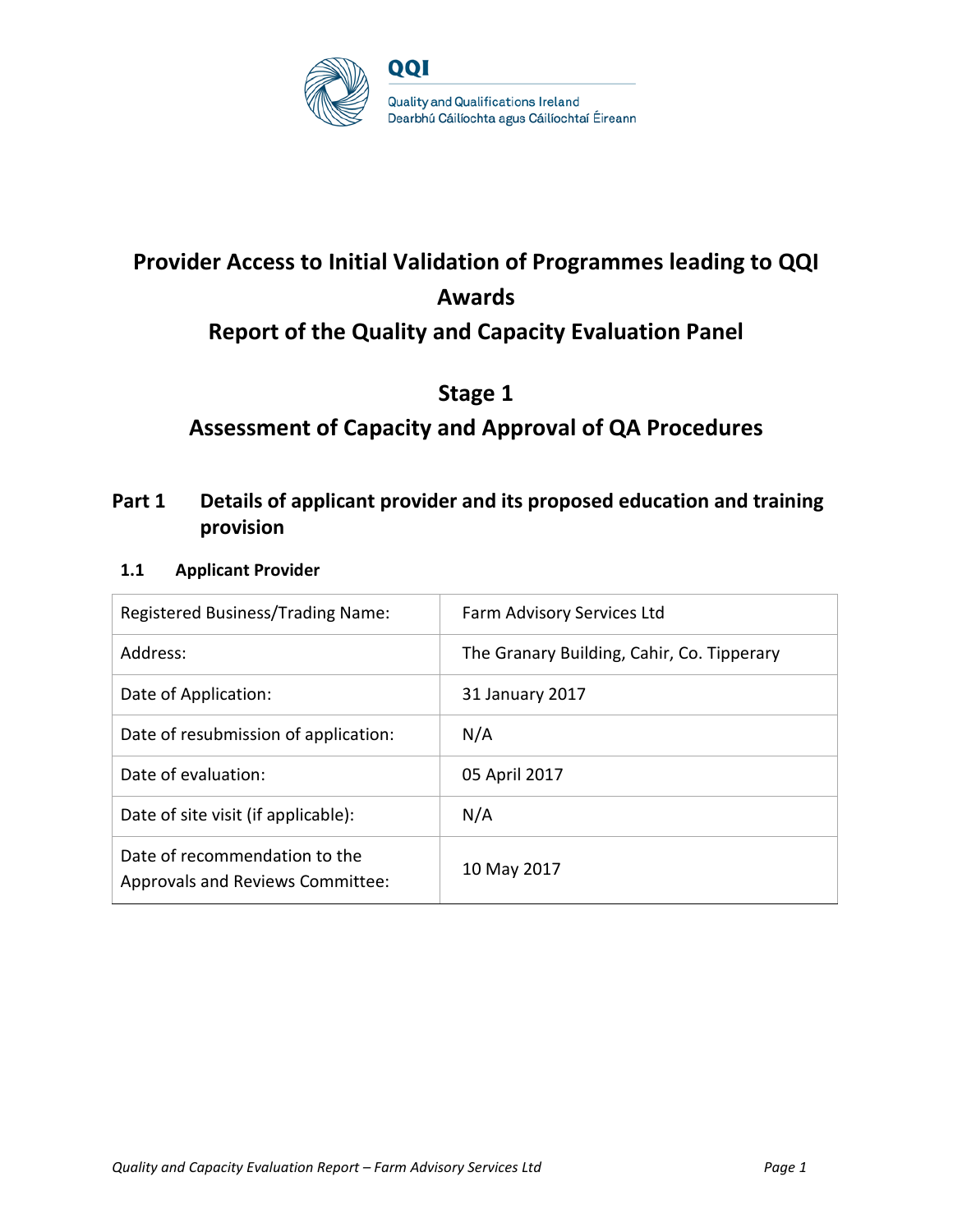

## **1.2 Profile of applicant provider**

Farm Advisory Services, is a limited company, with one beneficial owner; the Chief Executive Officer. It was established in 2012 as a private training, planning and advisory service to the agricultural sector. The panel was informed that the clients of Farm Advisory Services include full-time and part-time farmers in the dairy, beef and tillage sectors. The organisation grew by addressing the shortfall in the provision of advisory, planning and training services arising from the public-sector moratorium on recruitment that was experienced by Teagasc. It currently employs 14 full-time staff, subject matter-experts, agricultural advisors, agricultural technicians and office staff. It also has access to 6 additional subject-matter experts that it engages with during peak periods. In the context of its application, it is important to establish that Teagasc has engaged directly with Farm Advisory Services to facilitate its agriculture and farming related education and training programmes, which lead to QQI awards. As a result, Farm Advisory Services has contributed to the delivery of Teagasc programmes leading to the Agriculture Level 5 and Level 6 QQI awards, at fourteen different locations throughout Ireland. Following from this engagement, Galway and Roscommon Education and Training Board (GRETB) engaged Farm Advisory Services to facilitate the delivery of its agriculture programmes leading to QQI awards; again, this was done under the agreed quality assurance arrangements of GRETB and extended delivery by Farm Advisory Services to two further locations.

| 1.3 |  | Proposed education and training provision |  |
|-----|--|-------------------------------------------|--|
|     |  |                                           |  |

| <b>NFQ Level</b> | <b>Award Class</b> | <b>QQI Award / Proposed Programme Title</b> |
|------------------|--------------------|---------------------------------------------|
|                  | Major              | Agriculture                                 |
|                  | Special<br>Purpose | Farming                                     |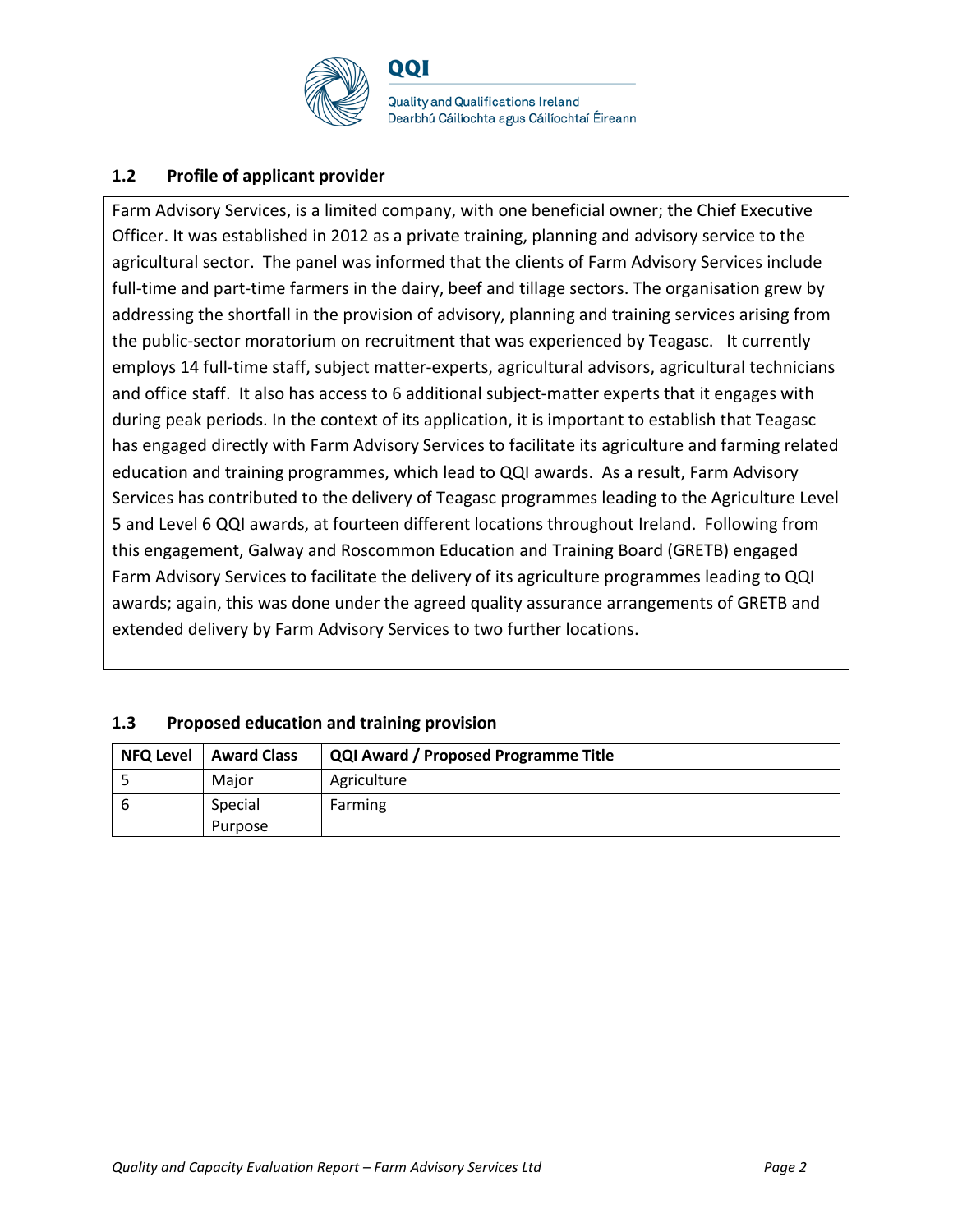

# **Part 2 The Quality and Capacity Panel Membership**

| <b>Name</b>            | Role of panel member                                                                   | Organisation                                                                                                                 |
|------------------------|----------------------------------------------------------------------------------------|------------------------------------------------------------------------------------------------------------------------------|
| Mr Jack O'Herlihy      | Chair                                                                                  | Retired Head of Development,<br>Letterkenny Institute of Technology:<br>areas of expertise QA and Expert Panel<br>Evaluation |
| Mr Keith Brumfitt      | Quality Assurance in Further<br>Education                                              | <b>Education and Training Consultant</b><br>to the UK Government and the<br><b>European Commission</b>                       |
| Ms Clodagh Beare       | Quality Assurance in Further<br>Education                                              | Dublin and Dun Laoghaire Education<br>and Training Board (DDLETB)                                                            |
| Mr Frank Murphy        | Design, delivery and quality<br>assurance of agriculture and<br>farming qualifications | Curriculum Development & Standards<br>Manager, Teagasc Kildalton College                                                     |
| <b>Other attendees</b> |                                                                                        |                                                                                                                              |
| <b>Name</b>            | Role                                                                                   | Organisation                                                                                                                 |
| Mr Walter Balfe        | Observer                                                                               | Head of Provider Approval, QQI                                                                                               |
| Dr Trish O'Brien       | <b>Independent Secretary</b>                                                           | O'BRIEN / Governance Design                                                                                                  |

# **Part 3 Findings of the Panel**

## **3.1 Summary Findings**

Overall, the panel was of the view that the quality assurance policies and procedures and other supporting information provided by Farm Advisory Services was well-documented and structured. It also considered that the representatives of Farm Advisory Services presented well on the organisation and its objectives, and on how it currently operates and intends developing its education and training provision. The panel also noted that the representatives of Farm Advisory Services displayed significant engagement and ownership with the material they presented. The panel's finding is that, subject to meeting the following conditions, it will recommend that the quality assurance policies and procedures of Farm Advisory Services be approved; this will enable the provider to advance to the second stage of the initial access to programme validation process. It is important to note that the quality assurance policies and procedures of Farm Advisory Services have been reviewed in the context of a traditional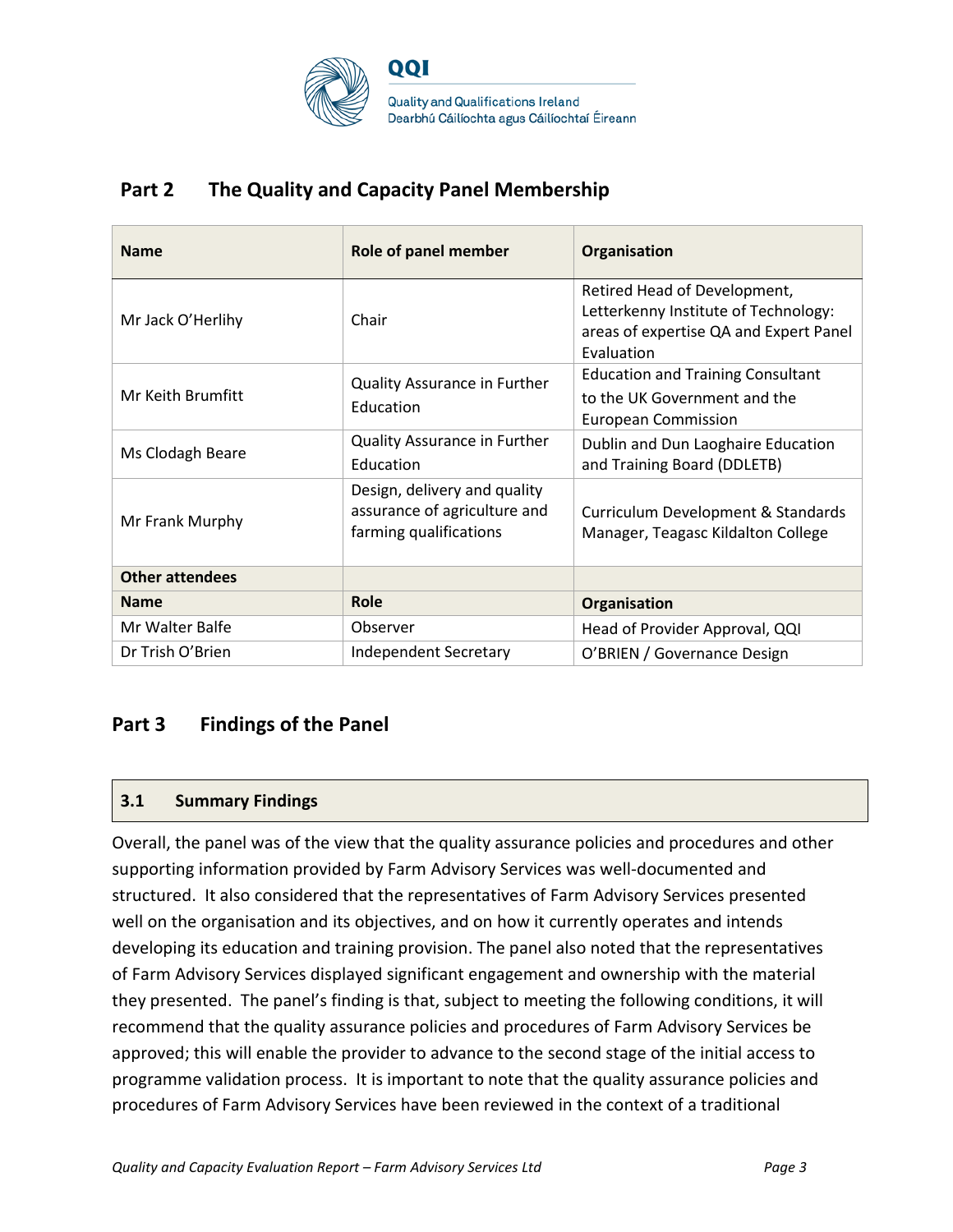

delivery setting only, i.e., the scope of review did not incorporate blended or distance learning, neither of which were included in the application.

## **3.2 Conditions**

## **3.2.1 Farm Advisory Services is required to carry out a pilot delivery phase prior to any expansion of its delivery**

If it is successful in its application for programme validation by QQI, Farm Advisory Services indicated to the panel that it intends delivering these programmes on a pilot basis initially. The panel has set as a condition that Farm Advisory Services will adhere to this proposed approach. In setting this condition, the panel clarifies the following:

- o The pilot delivery of programmes validated will take place in Cahir, Co Tipperary;
- $\circ$  Systematic monitoring, evaluation and review should be undertaken in parallel with the delivery of the programmes;
- o A report of the findings resulting from the monitoring, evaluation and review, and any improvements identified, should be submitted to an appropriate independent quality assurance advisor for review and contribution;
- o The outcomes of the pilot process, including the findings of Farm Advisory Services and of the independent quality assurance advisor selected, and an implementation plan for any improvements identified as required, should be submitted to QQI for noting purposes;
- o Having adhered to this pilot process, Farm Advisory Services is then authorised to extend the scope of its provision to additional venues.

## **3.2.2 Farm Advisory Services is required to clarify and restrict its entry requirements**

The panel provides the following elaboration and clarification regarding this condition:

o The panel requires that Farm Advisory Services produces a detailed policy on admission to its programmes and that it elaborates on this policy through clear procedures. This documentation should include supports in place for the admission of learners with learning or physical support requirements;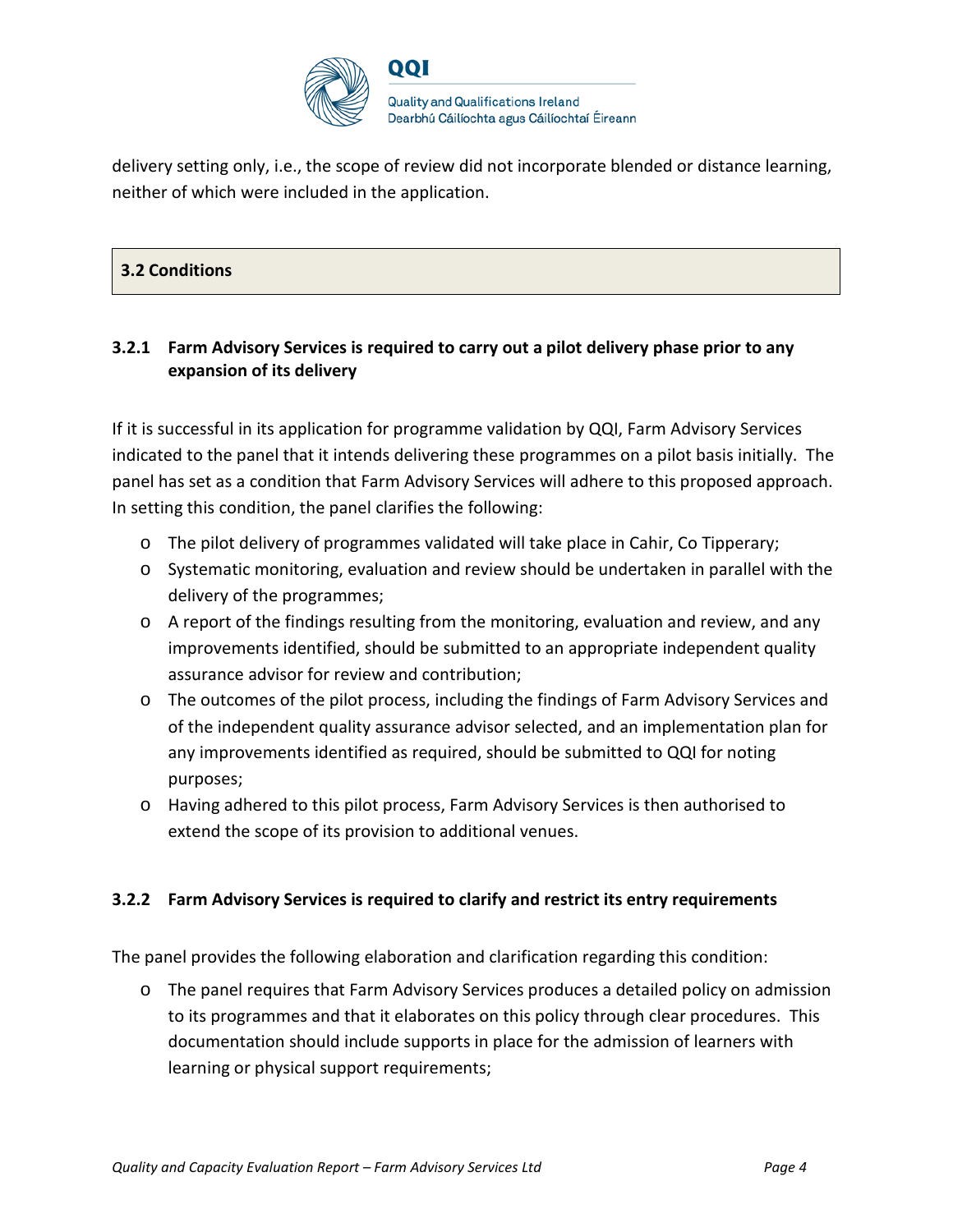

 $\circ$  In addition, the panel is of the view that Farm Advisory Services does not currently have the expertise or experience to extend entry to its programmes to individuals requiring the recognition of prior certified learning acquired elsewhere, or prior experiential learning. As a result, the panel requires that Farm Advisory Services restricts admission to learners who hold a relevant qualification at the level immediately below or at the same level of the qualification they are seeking to attain.

## **3.2.3 Farm Advisory Services is required to elaborate upon its assessment procedures**

Having reviewed the documentation provided by Farm Advisory Services, and met with its representatives, the panel has identified the following areas that require elaboration in its assessment procedures:

- o The policy and procedures in place for dealing with repeat assessments, including the repeat of the skills-based assessment requirements of the programmes;
- o The policy and procedures in place for providing reasonable assessment supports for learners in general, and those with learning and physical support requirements;
- o The criteria that will be applied by Farm Advisory Services when selecting external authenticators;
- o The grounds upon which a learner can appeal an assessment result, and how appeals are managed through the governance system.

## **3.3 Recommendations**

## **3.3.1 Farm Advisory Services should develop clear criteria for recruitment, promotion, and development of staff**

The panel believes that Farm Advisory Services as a developing organisation would benefit from having clear criteria and processes in place for staff recruitment and promotion, and for their continuous development whilst in the employ of the organisation. The panel also recommends that detailed role specifications be developed which articulate the attributes and skills required to fulfil specific roles.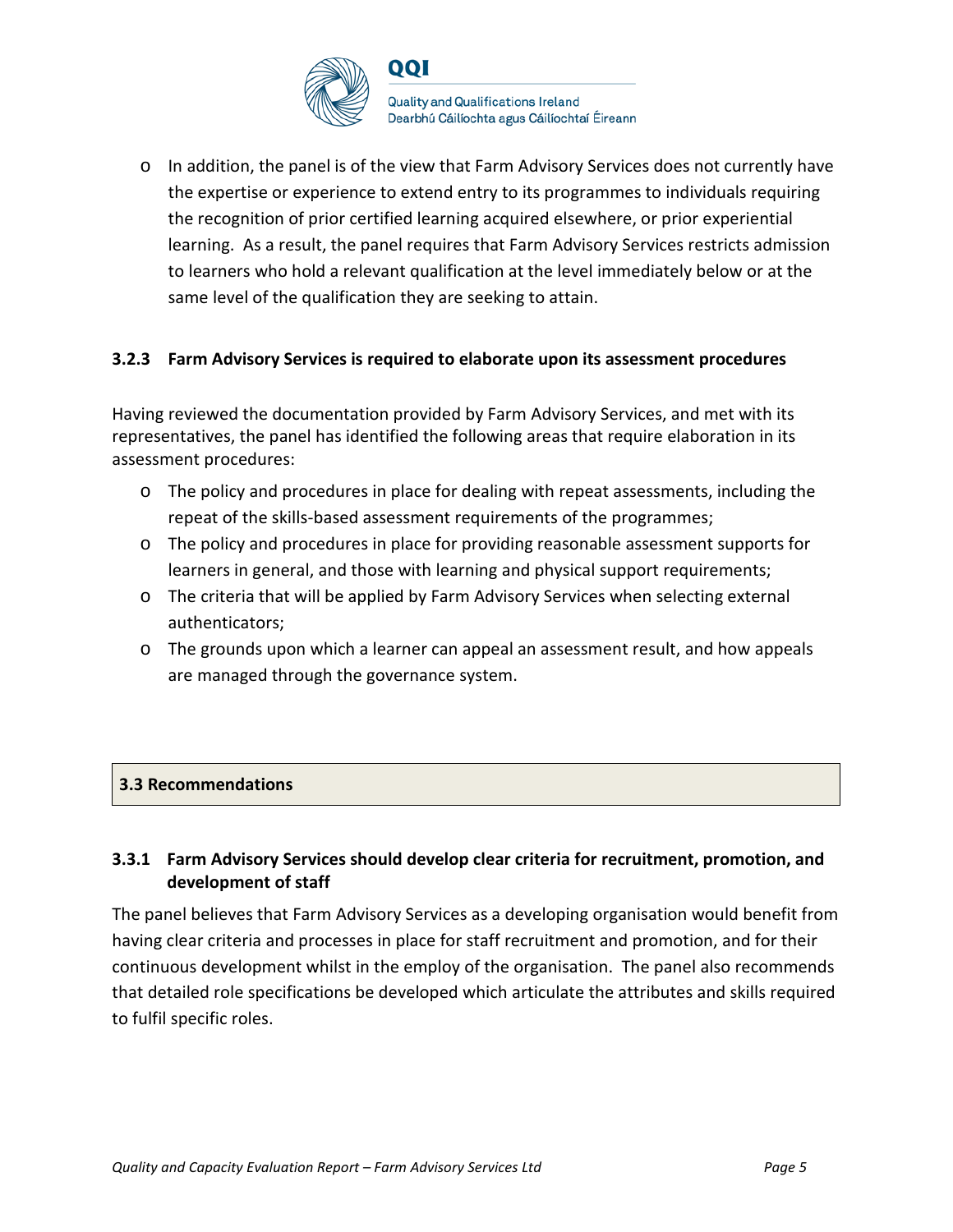

## **3.3.2 Farm Advisory Services should seek to benchmark itself against other providers**

Currently Farm Advisory Services is working collaboratively with Teagasc and with the GRETB; both providers of agriculture and farming programmes. If Farm Advisory Services is successful in its application for validation of its own programmes in these areas, the panel recommends that it should continue to seek to benchmark itself against other providers. The utilisation of experienced external authenticators and other external expertise can aid this process.

#### **3.3.3 Farm Advisory Services should continue to develop its governance systems**

During the panel discussion with Farm Advisory Services, it was clear that the organisation has two quite distinct areas of its business that require separate governance arrangements but could report to the same overarching Board. The panel encourages Farm Advisory Services to continue thinking this construct through, as a robust governance system could strategically enable the CEO to maintain an effective overview of the organisation without having to be involved in decision-making for all management activities.

## **3.3.4 Farm Advisory Services should consider how to strengthen its oversight of learner assessment outcomes**

The panel recommends that Farm Advisory Services should consider how it can strengthen the processes it has in place to ensure the quality and consistency of assessment outcomes. Whilst this is important in any context, it is particularly pertinent where a provider intends delivering and assessing programmes in more than one location.

## **3.4 Recommendation of the panel to the Approvals and Reviews Committee of QQI**

The panel has identified some conditions above, which Farm Advisory Services is required to address. When Farm Advisory Services has addressed these conditions, it is required to provide this evidence to the panel. In the case of condition 3.2.1., this can be satisfied at this point by confirmation by Farm Advisory Services that it agrees to the formulation of the condition made by the panel. Conditions 3.2.2 and 3.2.3 will require the submission of documentation. If the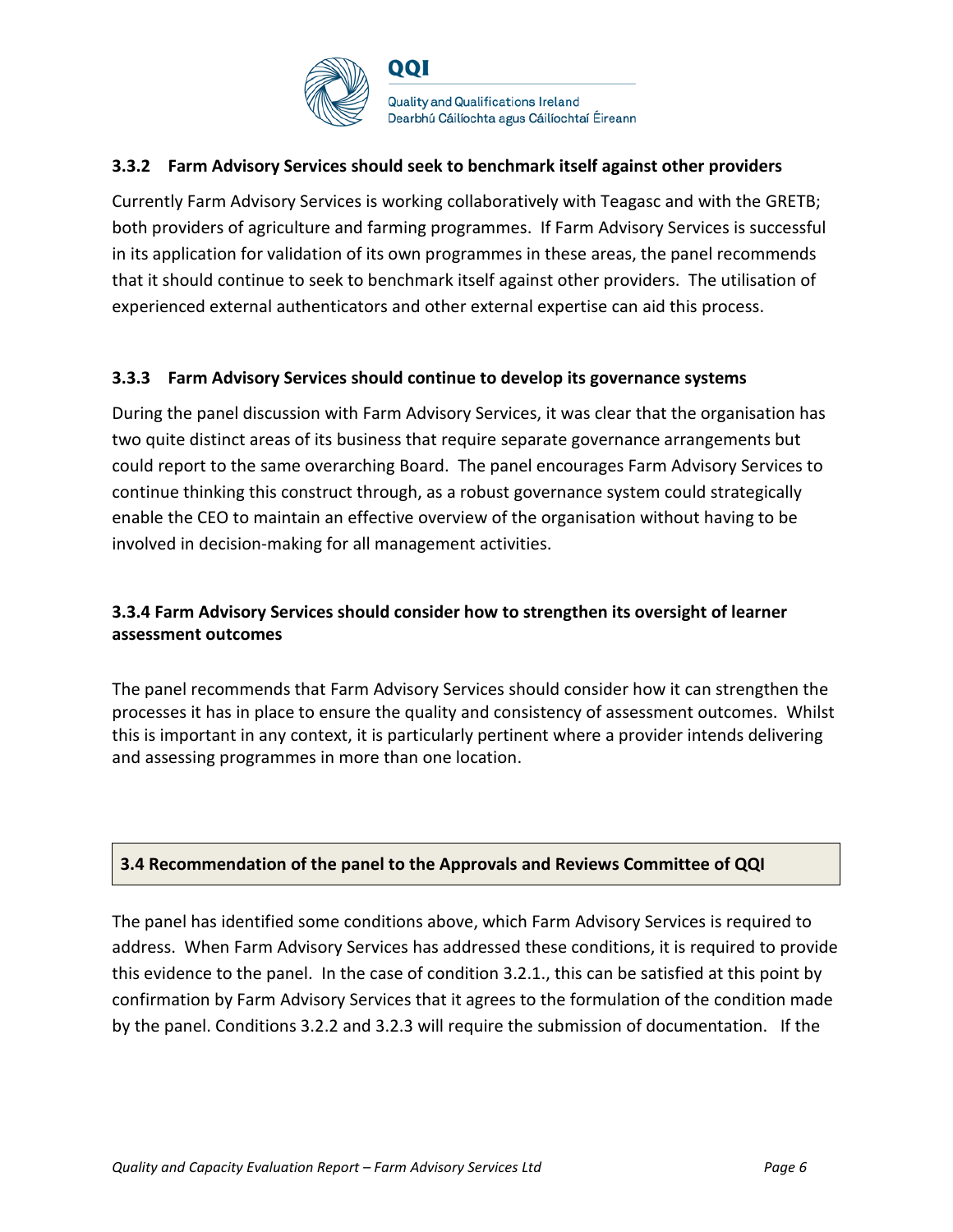

panel is satisfied that its conditions have been met<sup>[1](#page-6-0)</sup>, it will recommend to the QQI Approval and Reviews Committee that it approves the draft quality assurance procedures of Farm Advisory Services. Subject to the agreement of the Approval and Reviews Committee to this recommendation, Farm Advisory Services will be eligible to proceed to Stage 2 of the initial access to programme validation process.

<span id="page-6-0"></span><sup>&</sup>lt;sup>1</sup> This will be established via an incorporeal meeting of the panel on receipt of the required documentation.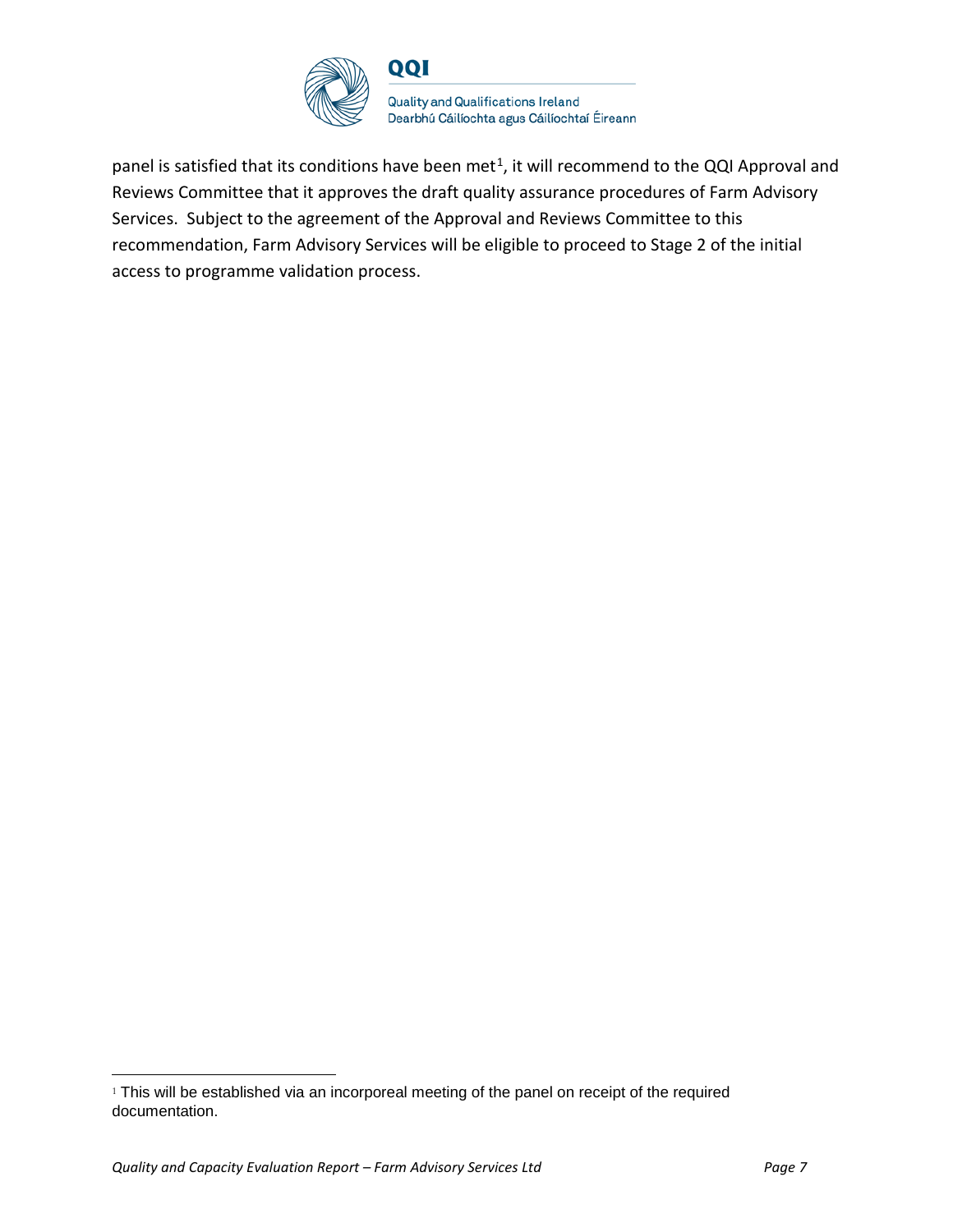

# **Part 4 Evaluation of the capacity of the applicant to provide quality education and training to learners**

#### **4.1 Legal and compliance requirements:**

- *4.1.1(a)* **Criterion***: Is the applicant an established Legal Entity who has Education and/or Training as a Principal Function?*
- *4.1.2(a)* **Criterion***: Is the legal entity established in the European Union and does it have a substantial presence in Ireland?*
- 4.1.3(a) **Criterion:** *Are any dependencies, collaborations, obligations, parent organisations, and subsidiaries clearly specified?*
- *4.1.4(a)* **Criterion***: Are any third-party relationships and partnerships compatible with the scope of access sought?*
- 4.1.5(a) **Criterion:** *Are the applicable regulations and legislation complied with in all jurisdictions where it operates?*
- 4.1.6(a) **Criterion:** *Is the applicant in good standing in the qualifications systems and education and training systems in any countries where it operates (or where its parents or subsidiaries operate) or enrols learners, or where it has arrangements with awarding bodies, quality assurance agencies, qualifications authorities, ministries of education and training, professional bodies and regulators.*

#### **Findings:**

#### *Does the provider's application provide evidence that these criteria have been met?*

Farm Advisory Services has addressed the criteria above in its application form, providing evidence of its legal status as a registered limited company based in Ireland without subsidiaries. It has confirmed its compliance with applicable legislation and regulations. There is no evidence to suggest that Farm Advisory Services is not in good standing in its dealing with parties related to education and training in Ireland. Its primary relationships nationally are with Teagasc, and GRETB; in both cases, it contributes to the delivery of their agriculture programmes.

#### *Where criteria are not met, please identify and state the reason(s) why.*

The panel is satisfied that these criteria have been met.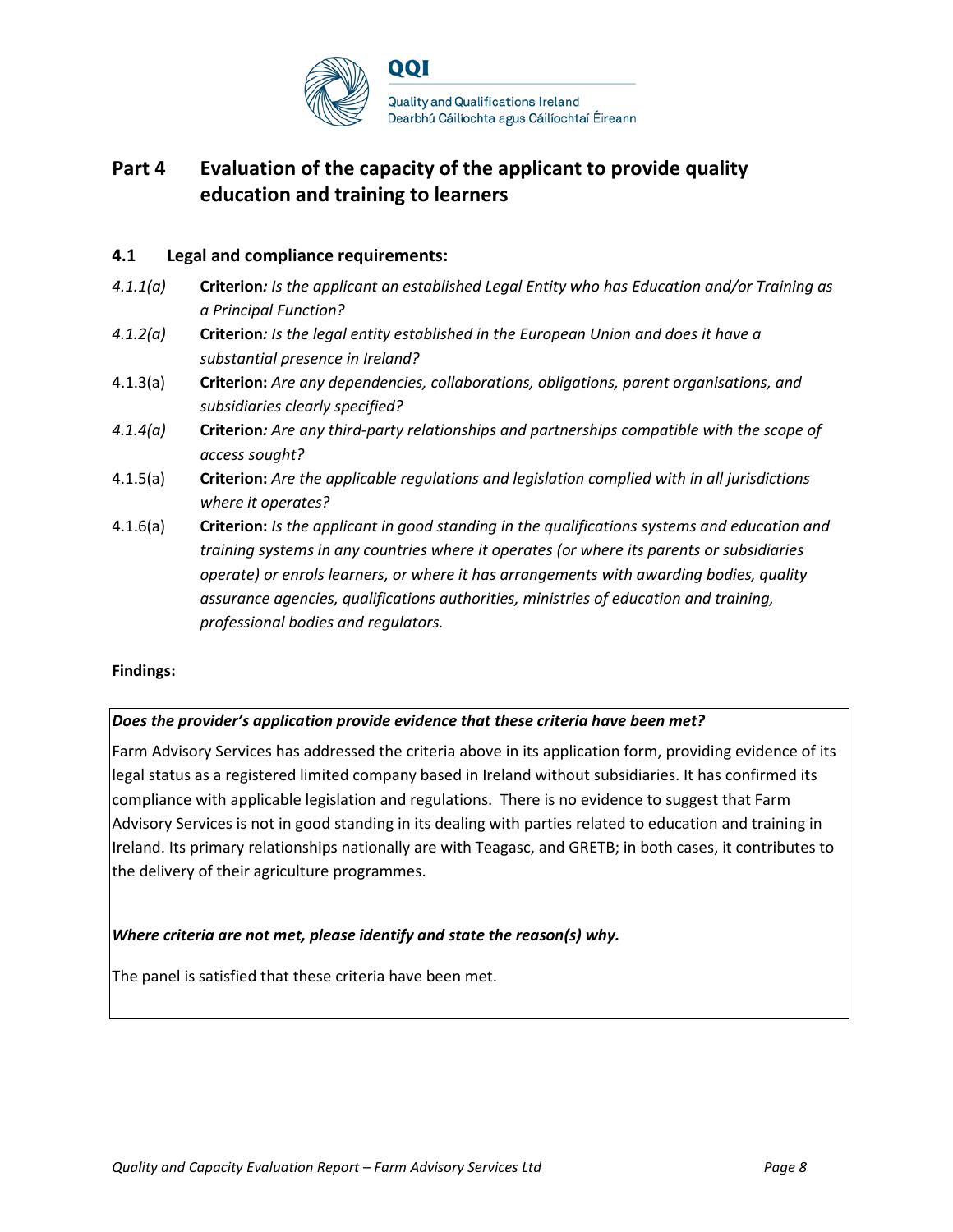

#### **4.2 Resource, governance and structural requirements:**

- 4.2.1(a) **Criterion:** *Does the applicant have a sufficient resource base and is it stable and in good financial standing?*
- 4.2.2(a) **Criterion:** *Does the applicant have a reasonable business case for sustainable provision?*
- 4.2.3(a) **Criterion:** *Are fit-for-purpose governance, management and decision making structures in place?*
- 4.2.4(a) **Criterion:** *Are there arrangements in place for providing required information to QQI?*

#### **Findings:**

#### *Does the provider's application provide evidence that these criteria have been met?*

Farm Advisory Services was founded in 2012 and is funded from private resources. It submitted financial statements, an up-to-date tax clearance certificate, and accounts, in support of its claim of financial stability. The organisation has confirmed that it has sufficient resources to deliver the programmes it is proposing to provide, it has also provided a reasonable business case for the market available to engage with its proposed programmes. Farm Advisory Services has proposed a governance structure for the oversight of its quality management. The panel has made some recommendations with regards to the governance of Farm Advisory Services.

In terms of its IT systems, Farm Advisory Services is operating an MS Excel based system capable of providing reports to inform decision-making. The provider's application states that it maintains operational data for current use and historical review and that it is network-based and allows secure remote access. The MIS system is currently generating reports to provide information to QQI and other agencies. There is no evidence to suggest that Farm Advisory Services would not be capable of providing required information to QQI.

## *Where criteria are not met, please identify and state the reason(s) why.*

As stated in its recommendations, the panel encourages Farm Advisory Services to review its governance arrangements, but is satisfied overall that these criteria have been met.

#### **4.3 Programme development and provision requirements:**

- 4.3.1(a) **Criterion:** *Does the applicant have experience and a track record in providing education and training programmes?*
- 4.3.2(a) **Criterion:** *Does the applicant have a fit-for-purpose and stable complement of education and training staff?*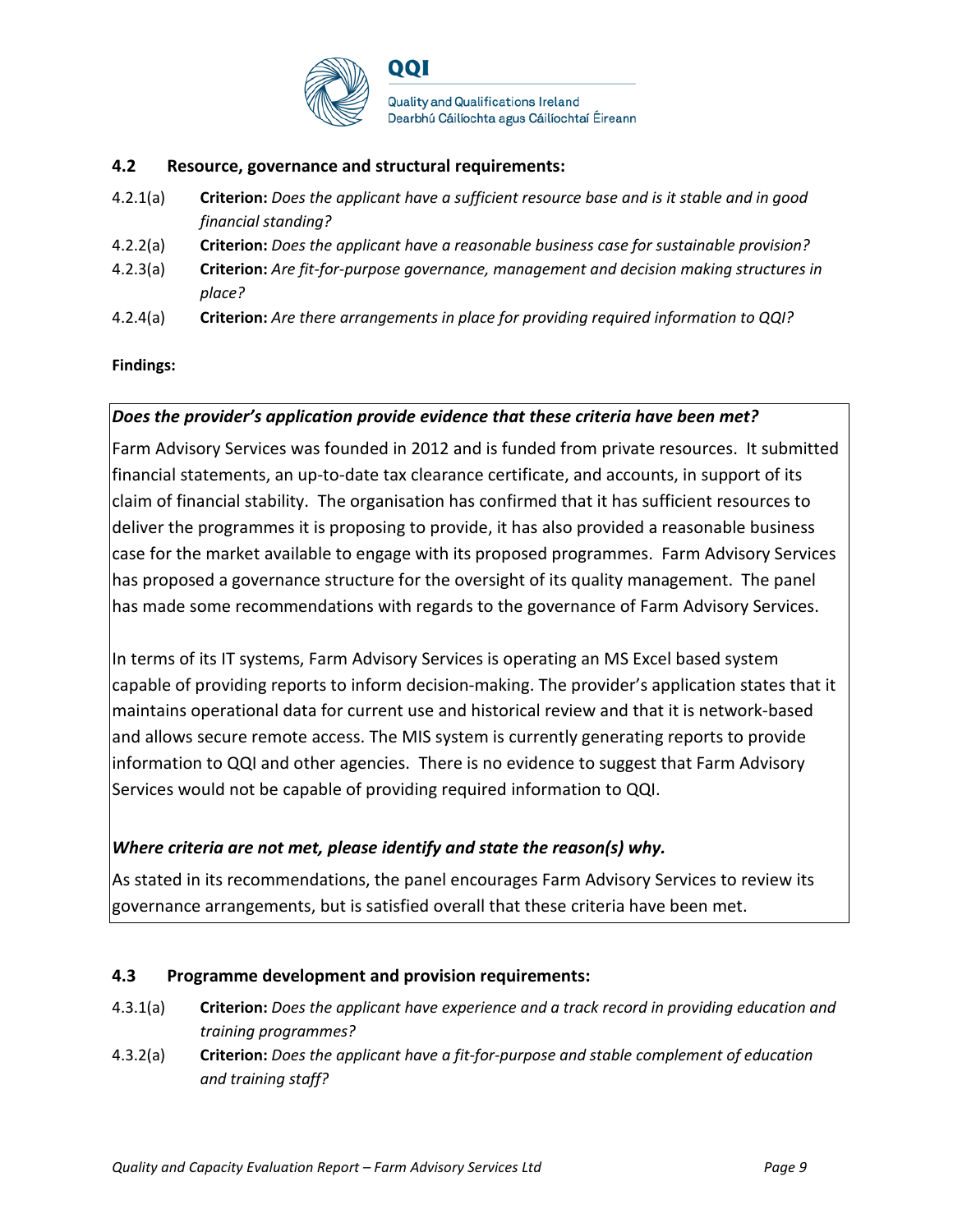

- 4.3.3(a) **Criterion:** *Does the applicant have the capacity to comply with the standard conditions for validation specified in Section 45(3) of the Qualifications and Quality Assurance (Education and Training) Act (2012) (the Act)?*
- 4.3.4(a) **Criterion:** *Does the applicant have the fit-for-purpose premises, facilities and resources to meet the requirements of the provision proposed in place?*
- 4.3.5(a) **Criterion:** *Are there access, transfer and progression arrangements that meet QQI's criteria for approval in place?*
- 4.3.6(a) **Criterion:** *Are structures and resources to underpin fair and consistent assessment of learners in place?*
- 4.3.7(a) **Criterion:** *Are arrangements for the protection of enrolled learners to meet the statutory obligations in place (where applicable)?*

## **Findings:**

#### *Does the provider's application provide evidence that these criteria have been met?*

The experience of Farm Advisory Services in delivering programmes on behalf of Teagasc and GRETB provides clear evidence of a relevant track-record. It has also developed a full-time and part-time staff base appropriate to the delivery and administration of these programmes. At its centre in Cahir, Co Tipperary, Farm Advisory Services has access to a farm owned by the Chief Executive, which plays a crucial role in enabling it to carry out skills-based training and assessments.

Access, transfer and progression arrangements are included in the provider's Draft QA Manual and how it deals with Recognition of Prior Learning was discussed. The panel was not satisfied that the admissions policy, procedures and requirements of Farm Advisory Services were sufficiently detailed or that its proposed admissions requirements were appropriately restrictive. This has led to a condition being placed by the panel.

The panel meeting spent some time focussing on assessment arrangements currently in place and planned by Farm Advisory Services. Whilst it was clear that Farm Advisory Services had given some detailed thought to the internal and external quality assurance of this area, the panel has included a condition regarding the elaboration of a number of the provider's assessment procedures.

The provider's intentions in terms of meeting its obligations for the protection of enrolled learners were not discussed at the panel meeting, however, it is clear from its application form that it intends establishing refund arrangements.

#### *Where criteria are not met, please identify and state the reason(s) why.*

Criteria 4.3.5 (a) and 4.3.6 (a) are both subject to conditions placed by the panel. These points feature again below, in sections 3 (programmes of education and training) and 6 (assessment of learners). As a result of these findings, these criteria have not been met at this time.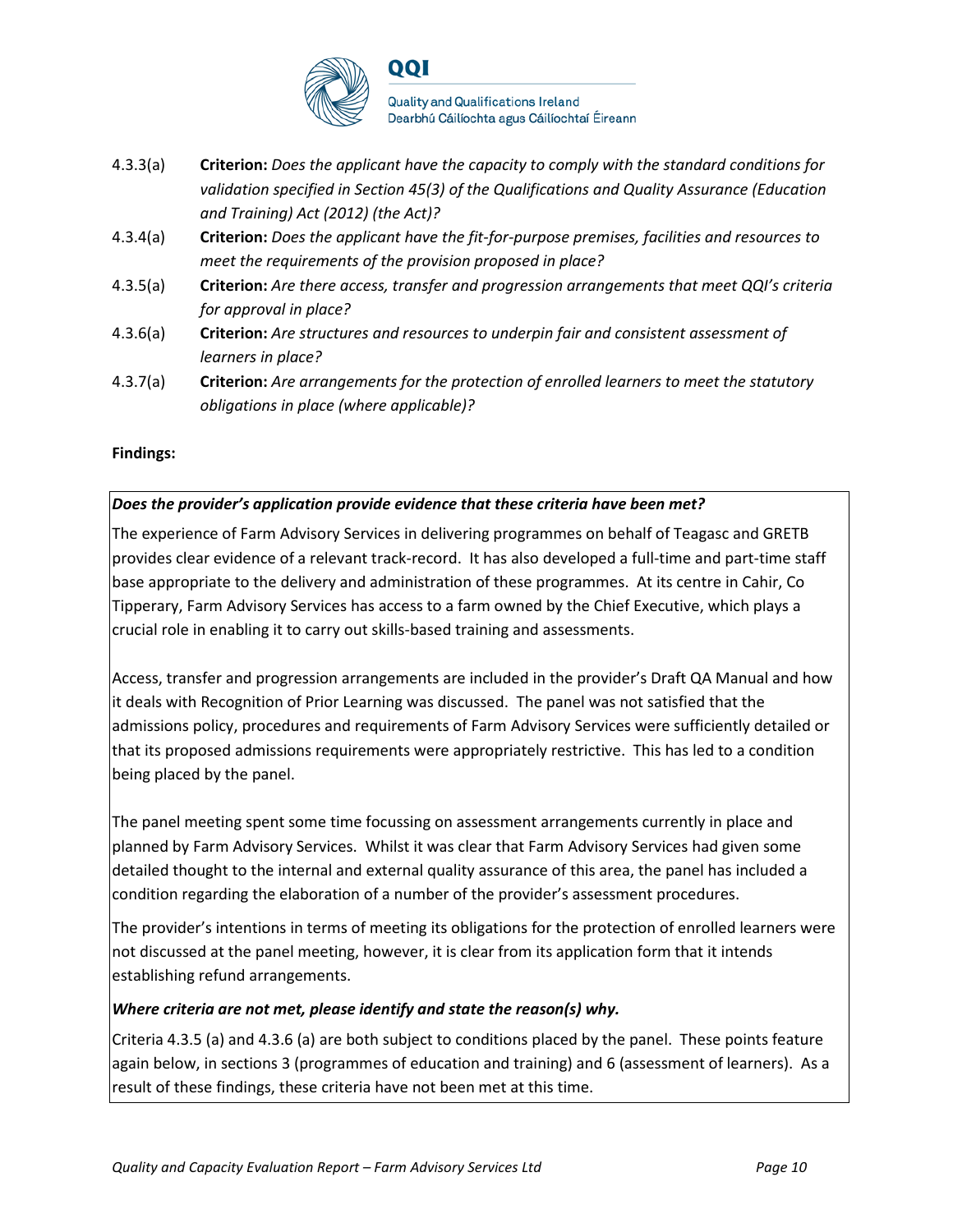

## **4.4 Evaluation of capacity to provide the proposed education and training provision - Overall finding:**

The panel is confident in the expertise and experience of Farm Advisory Services in the delivery of agriculture and farming programmes; this was very much in evidence during the panel's meeting with the provider. The panel was also impressed with the content and structure of the policies and procedures submitted. The panel is satisfied that Farm Advisory Services, subject to addressing conditions articulated in Part 6, has sufficient capacity to deem it ready to move to Stage II of the process for initial access to programme validation.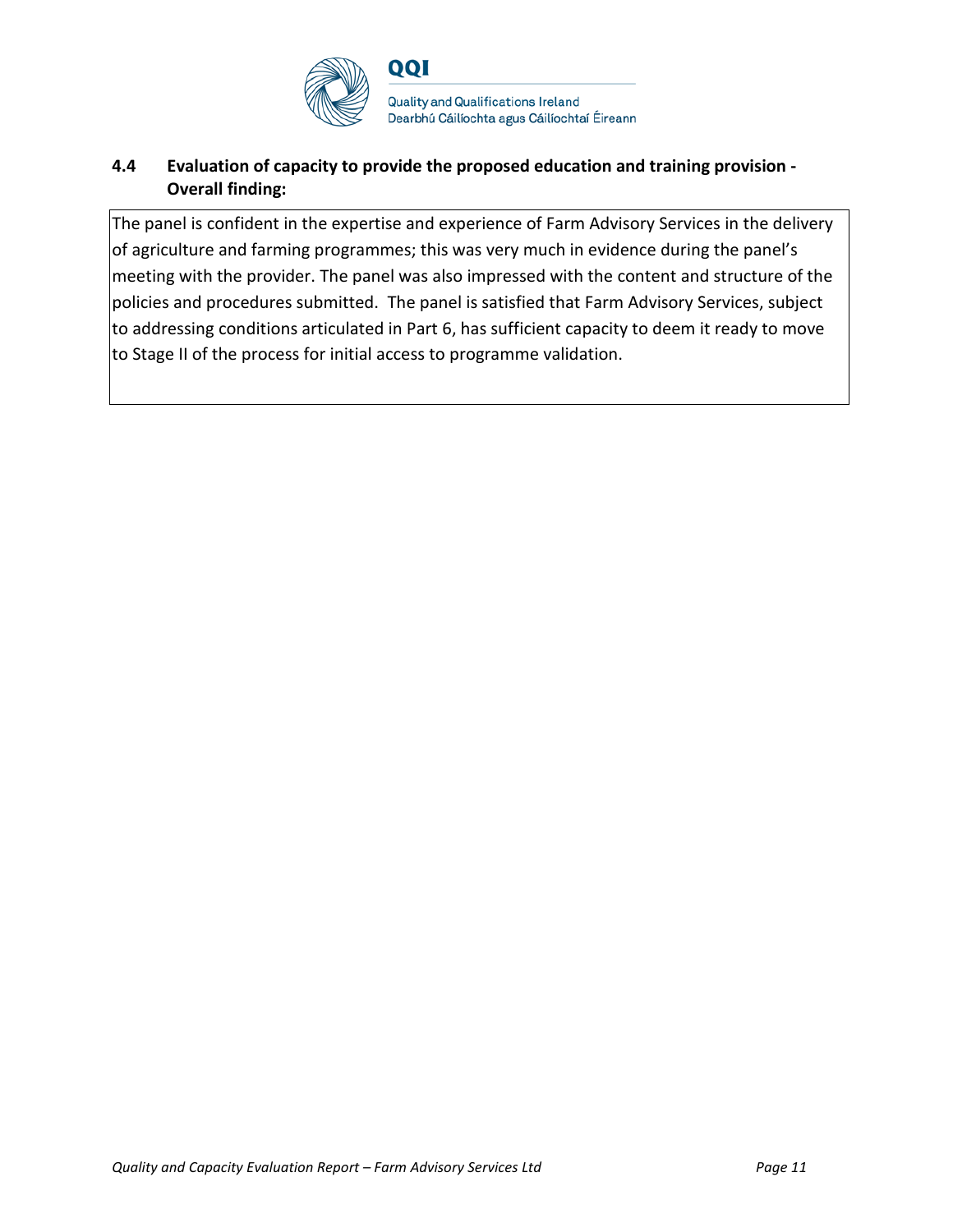

## **Part 5 Evaluation of draft QA Procedures submitted by Farm Advisory Services**

*The following is the panel's findings following evaluation of Farm Advisory Services' quality assurance procedures against QQI's Core Statutory Quality Assurance Guidelines (April 2016). This section of the report follows the structure and referencing of the guidelines.* 

#### **1 GOVERNANCE AND MANAGEMENT OF QUALITY**

#### **Panel findings**

Farm Advisory Services is a developing organisation with two quite distinct service areas. It provides farm planning and advisory services to a very comprehensive client base and it also delivers agriculture and farming programmes. Whilst a governance structure for its education and training services was proposed, it appears that an overall corporate governance structure has not yet been developed. The Chief Executive is currently proposing to be a member of all the committees overseeing its education and training provision. The panel also noted that a number of the same people are on all committees, but acknowledges that this is difficult to avoid in a relatively small organisation. The provider informed the panel that it intends including external representation on certain committees to assist in keeping decision-making at the appropriate level and separating the development and approval roles; a key requirement of QQI.

The panel considers that Farm Advisory Services would strategically benefit as an organisation if it were to take a more comprehensive approach to its governance. It also believes that this would protect its education and training services from any undue influence from its planning and advisory services. In this respect, it recommends that it looks at some form of overarching Board governance, into which two tracks of governance over its planning and advisory services, and its education and training services would report. This would provide the CEO with the information and guidance he requires to direct the organisation. It would also provide those managing the organisation with the space they require to fulfil their functions on a more explicitly devolved basis.

#### **2 DOCUMENTED APPROACH TO QUALITY ASSURANCE**

#### **Panel findings**

QQI's *Core Statutory QA Guidelines* associate the 'documented approach to quality assurance' with decisions made by the provider regarding how procedures are developed; the types of information they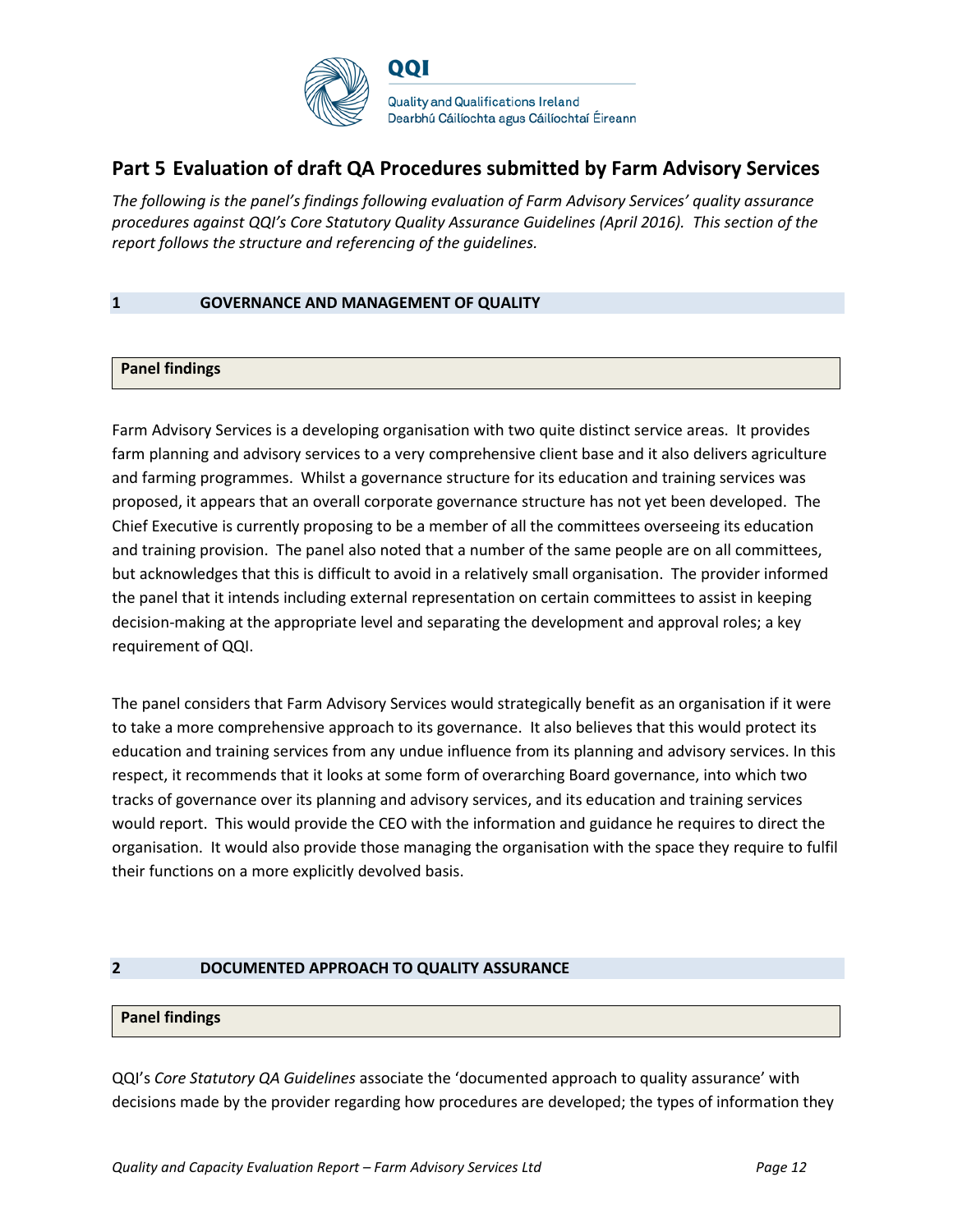

**Quality and Qualifications Ireland** Dearbhú Cáilíochta agus Cáilíochtaí Éireann

will contain; and how appropriate they are to their environment and context. The guidelines also expect a comprehensive approach to documentation, with responsibilities and accountability clearly identified.

The panel was impressed with the presentation and structure of the quality assurance policies and procedures submitted by Farm Advisory Services. It also considered that, save for the matters identified in the conditions and recommendations, they were appropriately comprehensive and detailed. The panel also noted that the representatives of Farm Advisory Services who attended the panel meeting, had clearly engaged in some detail with the formulation of the quality assurance policies and procedures and displayed significant ownership of the documentation. Farm Advisory Services stated that in developing the documentation it had a better sense of itself as an organisation delivering quality programmes and sharing the associated accountability and responsibilities.

The areas within the submitted policies and procedures requiring attention were noted during the discussion and are specified in the conditions and recommendations. Other observations, whilst not elevated to conditions or recommendations, are also referenced throughout Part 5 for the consideration of the provider.

#### **3 PROGRAMMES OF EDUCATION AND TRAINING**

#### **Panel findings:**

The procedures provided by Farm Advisory Services clearly identify how proposals for new programme development will be managed by the proposed governance structure; those attending the panel meeting also understood how new programme proposals would be initiated and managed through their decision-making structures. Farm Advisory Services has access to reasonably significant and experienced full-time and part-time subject-matter experts who will be utilised for programme development purposes. The programme development process is managed by a Programme Development Group and overseen by the Director of Education and Training. Farm Advisory Services also provided evidence in its documentation and during the panel meeting that it is clear on the requirements, processes and benefits associated with programme monitoring and periodic review.

The panel has placed a condition on Farm Advisory Services admissions requirements, policies and procedures. It is of the view that the provider is not currently sufficiently expert or experienced in the recognition of prior certified or experiential learning to admit learners on this basis. As a result, the panel is requiring that a clear admissions policy is developed which enables admission based on the learner having acquired a relevant qualification below or at the same level of the National Framework of Qualifications to that of the qualification they wish to pursue.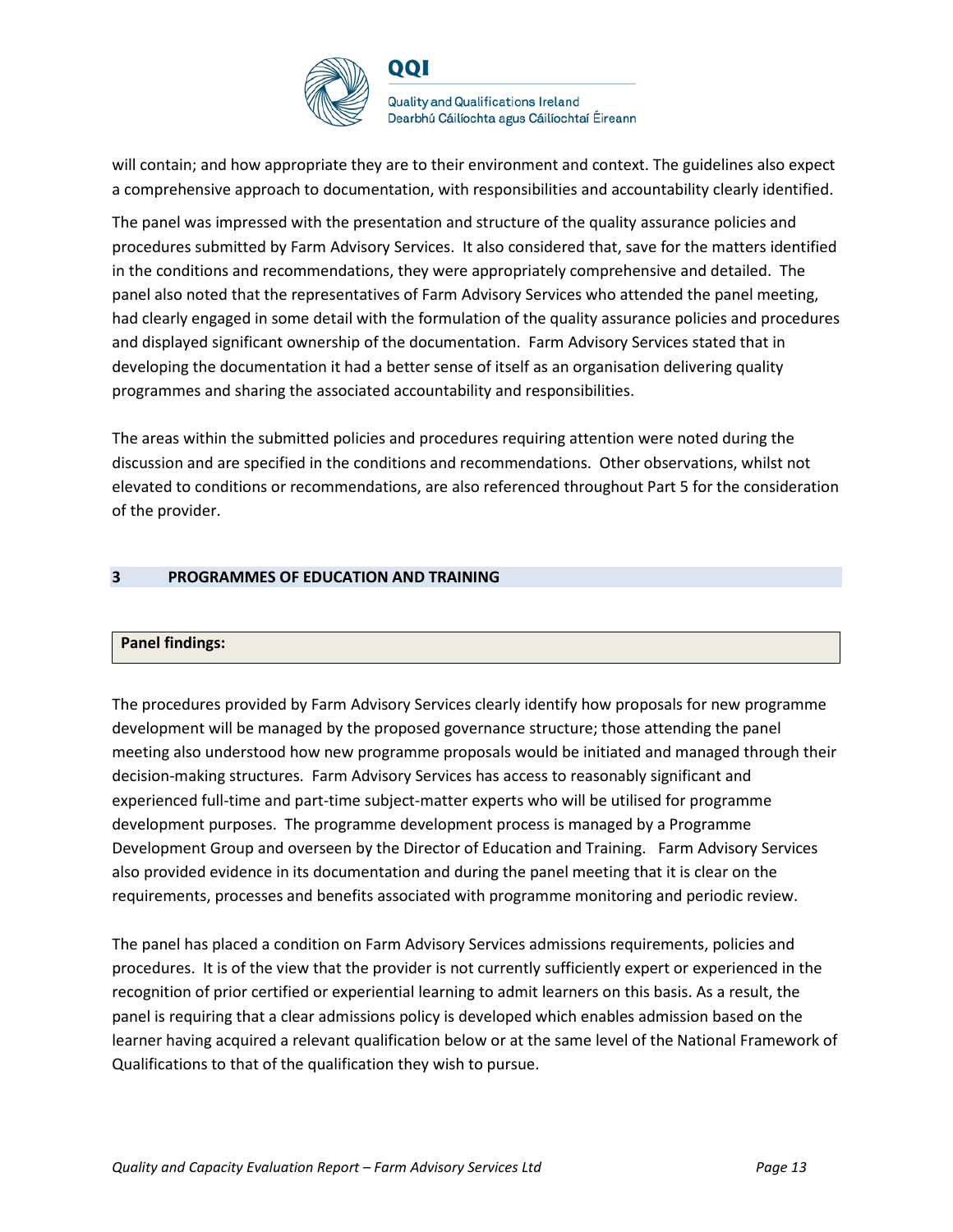

**Quality and Qualifications Ireland** Dearbhú Cáilíochta agus Cáilíochtaí Éireann

#### **4 STAFF RECRUITMENT, MANAGEMENT, AND DEVELOPMENT**

#### **Panel findings:**

The panel noted the policies and procedures submitted by Farm Advisory Services to support its staff recruitment, management, and development. The panel recommends that the organisation consider in further detail role specifications to support its recruitment and promotion activities. These specifications should consider not only the responsibilities to be undertaken but also the associated attributes and skills required. Whilst acknowledging the staff development opportunities described in its quality assurance policies and procedures, the panel considers that Farm Advisory Services should develop a more systematic approach to supporting continuous professional development.

The Farm Advisory Services representatives that attended the panel meeting spoke of a collegial approach to developing the organisation's quality assurance policies and procedures. It appears evident that the opportunity was taken in developing this documentation, to encourage collaboration and jointdiscussion regarding the on-going development of Farm Advisory Services. That collegial approach was also evident in the good-natured engagement of the organisation's representatives during the panel meeting.

#### **5 TEACHING AND LEARNING**

#### **Panel findings:**

It was evident to the panel that Farm Advisory Services has extensive expertise and experience in delivering agriculture and farming programmes to learners. The representatives attending the panel meeting also conveyed a clear interest in providing a suitable and quality assured teaching and learning environment. The panel did note an absence in this material, however, of the pedagogic approach adopted by Farm Advisory Services and to a clear description of how a student-centred approach to learning is implemented. This is something that the provider may benefit from articulating further for itself and for its learners.

The proposal of Farm Advisory Services to deliver the programmes it intends seeking validation for on a pilot basis initially, and to review the teaching and learning experience prior to expanding that delivery, is supported and endorsed by the panel. Farm Advisory Services has a farm in Cahir owned by its Chief Executive and available to it to undertake the delivery and assessment of the practical and skills-based aspects of its agriculture and farming programmes.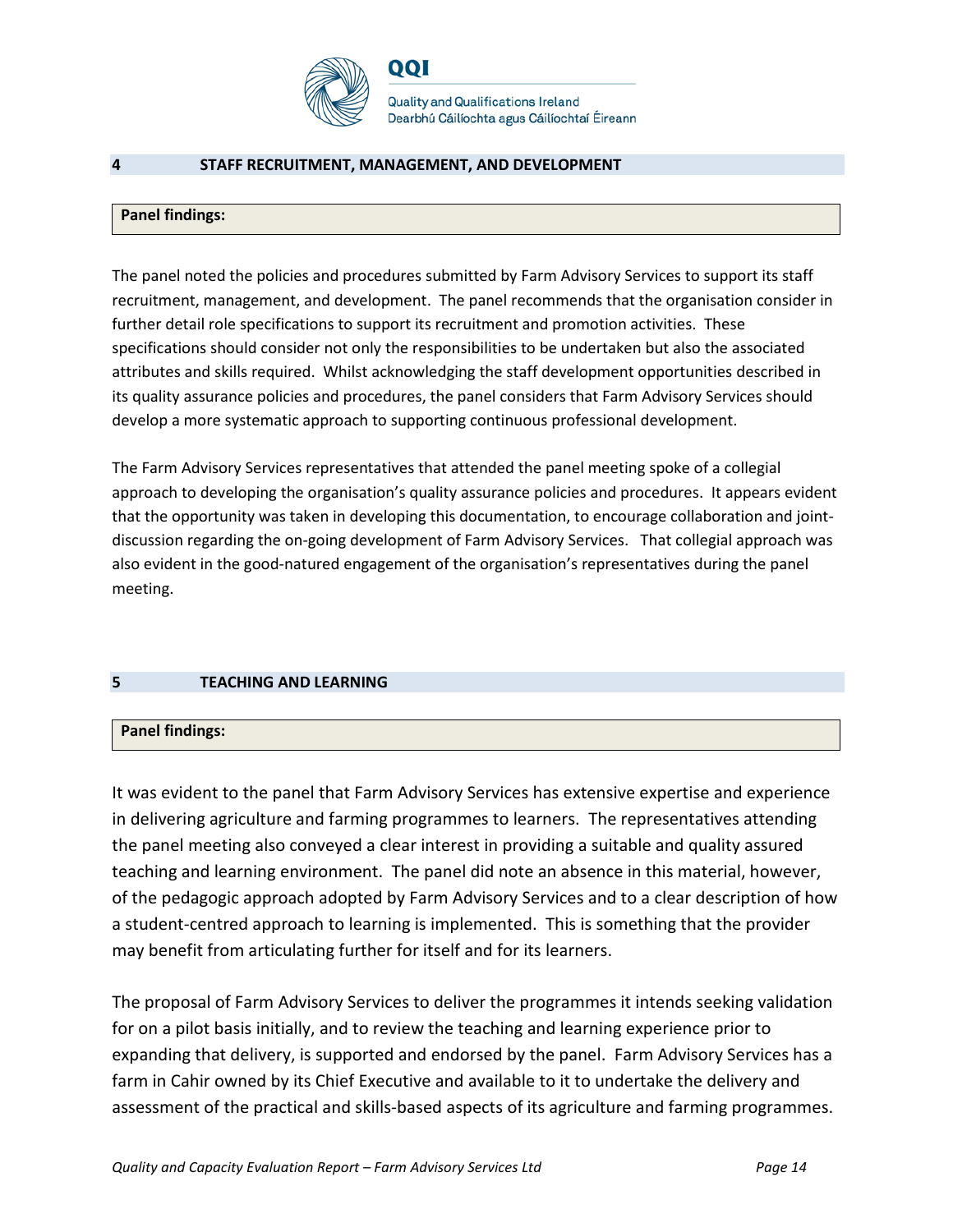

The control over this environment is particularly important in the context of the health and safety concerns. If the provider is at the point whereby it is expanding its delivery model regionally and requires the utilisation of other farming facilities, the implementation of its described quality assurance procedures for selecting these farms, and delivering from them, will be critical.

The provider's quality assurance procedures emphasise the role of the Programme Leader, in collaboration with the Director of Training and Development, in monitoring programme delivery.

#### **6 ASSESSMENT OF LEARNERS**

#### **Panel findings:**

The panel noted the assessment policies and procedures submitted by Farm Advisory Services which are seeking to address the quality of theoretical and skills-based assessment. It is envisaged that the Programme Development Group will design the assessments associated with the programme and its modules in parallel with its design. The intention of Farm Advisory Services to include the external authenticator at an early stage of its assessment design was endorsed by the panel. The provider also clarified for the panel that all learners will be assessed individually against each skill requirement, and that a separation will be kept between the demonstrator and assessor of skills training.

Significant attention is given in the provider's quality assurance policies and procedures to the quality of assessment results, and the roles of the internal verifier and external authenticator. They also describe how the consistency of assessment taking place in more than one location can be assured; this includes the assignment of a lead tutor who will be responsible for assessment across all locations and a lead assessor for skills demonstrations. Should Farm Advisory Services be successful in attaining programme validation, the panel has placed a condition on the expansion of its provision pending the completion of a pilot delivery process. However, it is critically important that the provider continues to consider how it can safeguard the quality of delivery and assessment that is taking place across distance and time. It is important to note that the experience of Farm Advisory Services in setting examination papers, engaging with internal verification processes and undertaking other assessment related tasks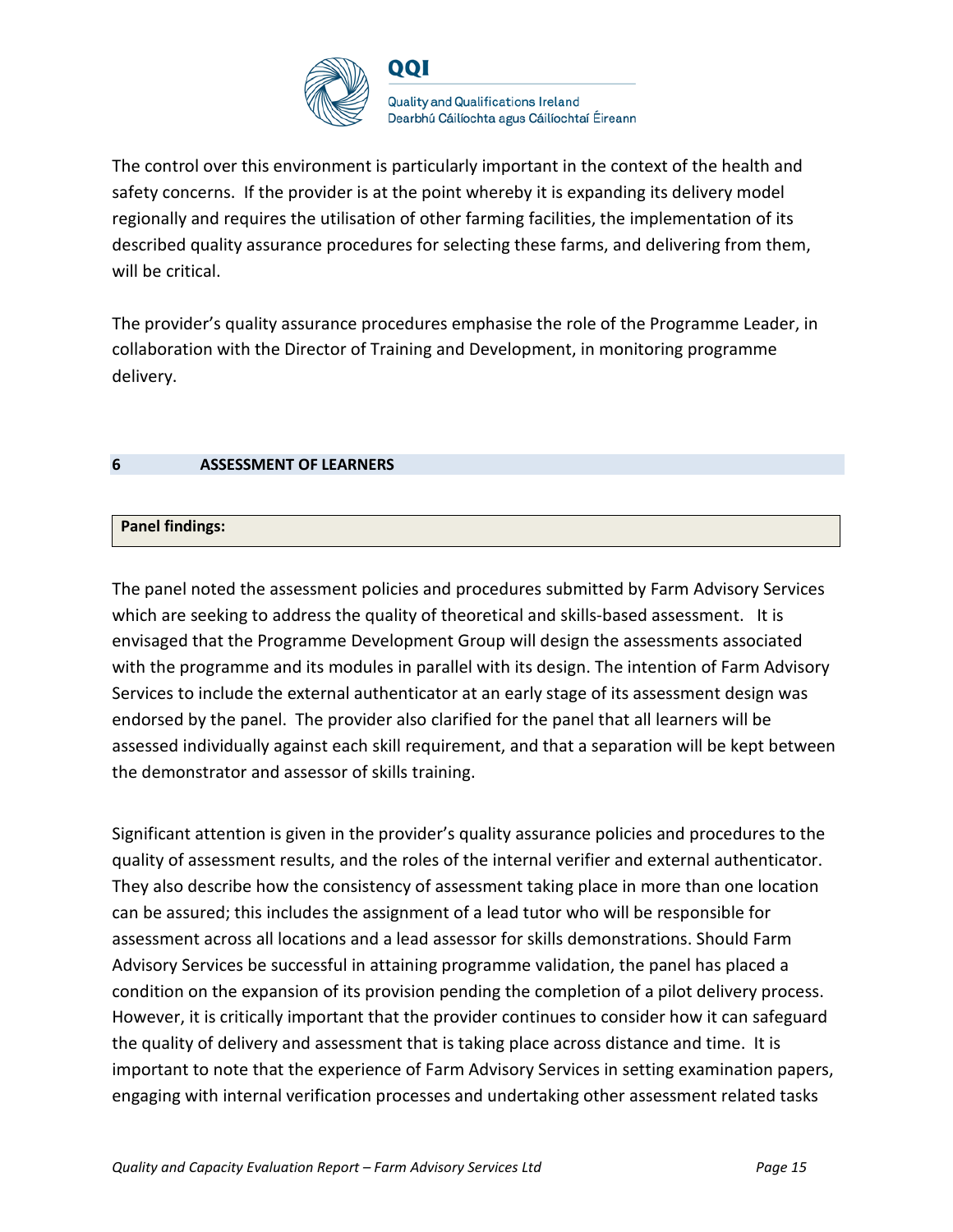

for both Teagasc and GRETB, significantly influenced the assessment procedures submitted by Farm Advisory Services.

During its meeting the panel identified several areas in the assessment policies and procedures of Farm Advisory Services which could be more comprehensive. It has placed a condition on those areas being addressed. The condition states the importance of the provider clearly articulating for itself, and for leaners, the provisions in place for repeating assessments (particularly skills-based assessments), and the assessment supports that can be provided for learners with physical support requirements (again, particularly in terms of skills-based assessments). The panel requires Farm Advisory Services to articulate the criteria it will apply to identifying external authenticators; a crucial role that will significantly contribute to the credibility of the organisation. The provider is also required to identify the grounds upon which learners can apply to appeal the outcome of an assessment. Finally, the panel has recommended that Farm Advisory Services should consider how it can strengthen the oversight processes it has in place to ensure the quality and consistency of assessment outcomes.

#### **7 SUPPORT FOR LEARNERS**

#### **Panel findings:**

During the panel meeting with Farm Advisory Services, its representatives emphasised the commitment of the organisation to supporting learners participating on its programmes. A Programme Leader is appointed for each programme and is the first point of contact if a learner requires programme, pastoral or other guidance support.

The representatives of Farm Advisory Services described a proactive approach to the provision of supports to learners; particularly in terms of programme-related supports. The panel considers that the limit of these supports must also be evident to learners and this includes its condition regarding clarity around the repeat of assessments. Whilst not discussed during the meeting, the panel noted during its own discussion the importance of engaging qualified counselling supports when required; the provision of counselling supports was clear in the procedures submitted, but their source was not stated.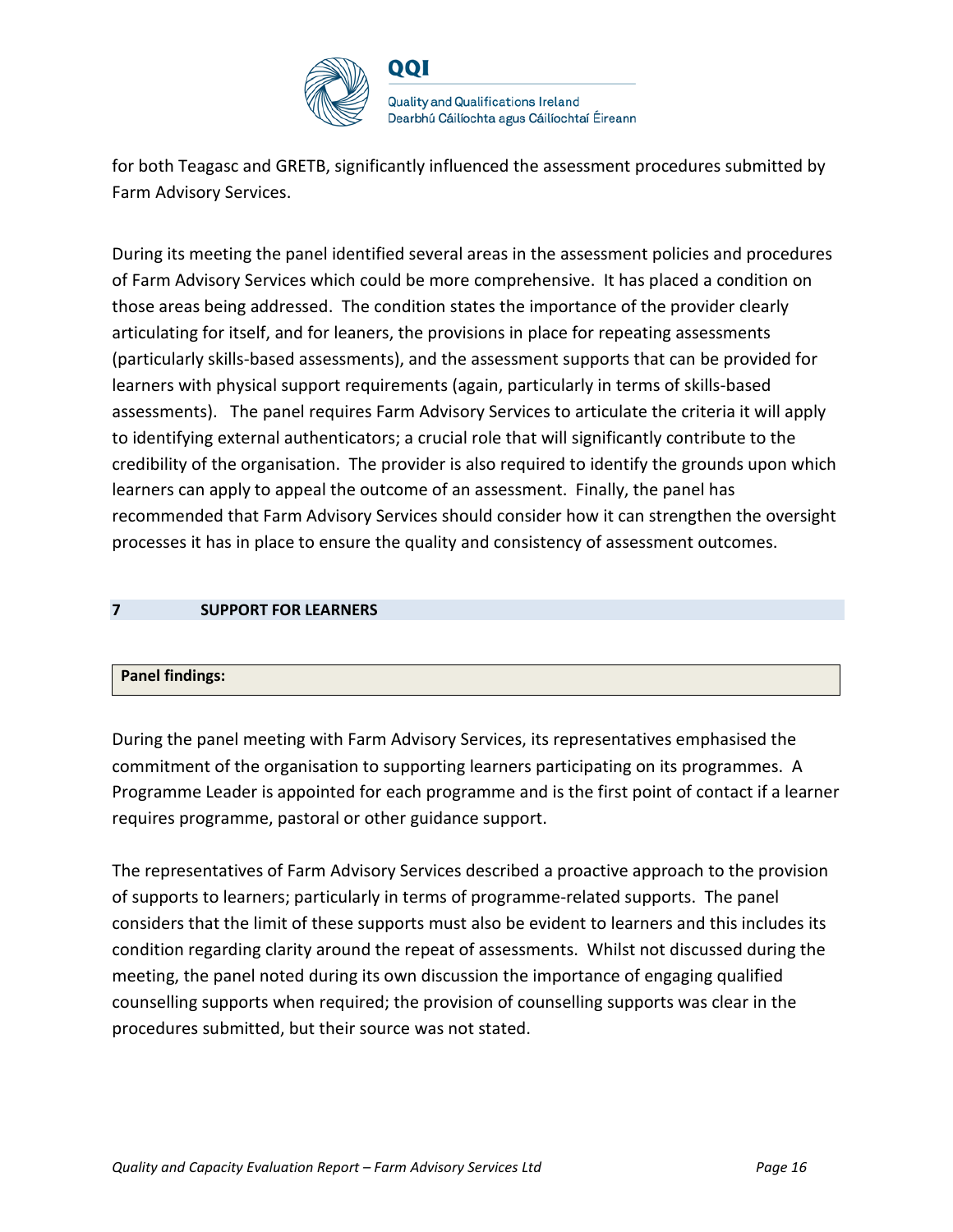

#### **8 INFORMATION AND DATA MANAGEMENT**

## **Panel findings:**

Farm Advisory Services describes its management information systems as a mission critical corporate asset. It is an MS Excel based system that provides reports to inform decisionmaking. It maintains operational data for current use and historical review. The system is network-based and secure remote access is enabled. The Director of Administration and Services has responsibility for monitoring the system and reporting issues or concerns arising. An IT technician visits the premises routinely and is available on an on-call basis. The procedures of Farm Advisory Services also indicate how paper-based records are stored and confidential records maintained.

The utilisation of data for quality monitoring and review purposes is articulated in the procedures and was described by the representatives of Farm Advisory Services during the panel meeting. The data derived through reports is used to monitor learner progression and to identify where additional supports may be required. It appears that data is also being used by the organisation to inform its strategic decision-making and to assist in benchmarking itself against other organisations.

In terms of confidentiality of information, the panel had some observations which were raised during the panel's own deliberations rather than with the provider. It noted that PPS numbers are being requested on some forms and that student feedback forms appear not to be anonymised i.e., they request the learner's name. There is also a reference to data being shared with employers on occasion, although the circumstances that would warrant learner data being provided to a third-party by the organisation, rather than directly by the individual, are not clear. The panel suggests that Farm Advisory Services should consider the appropriateness of these practices.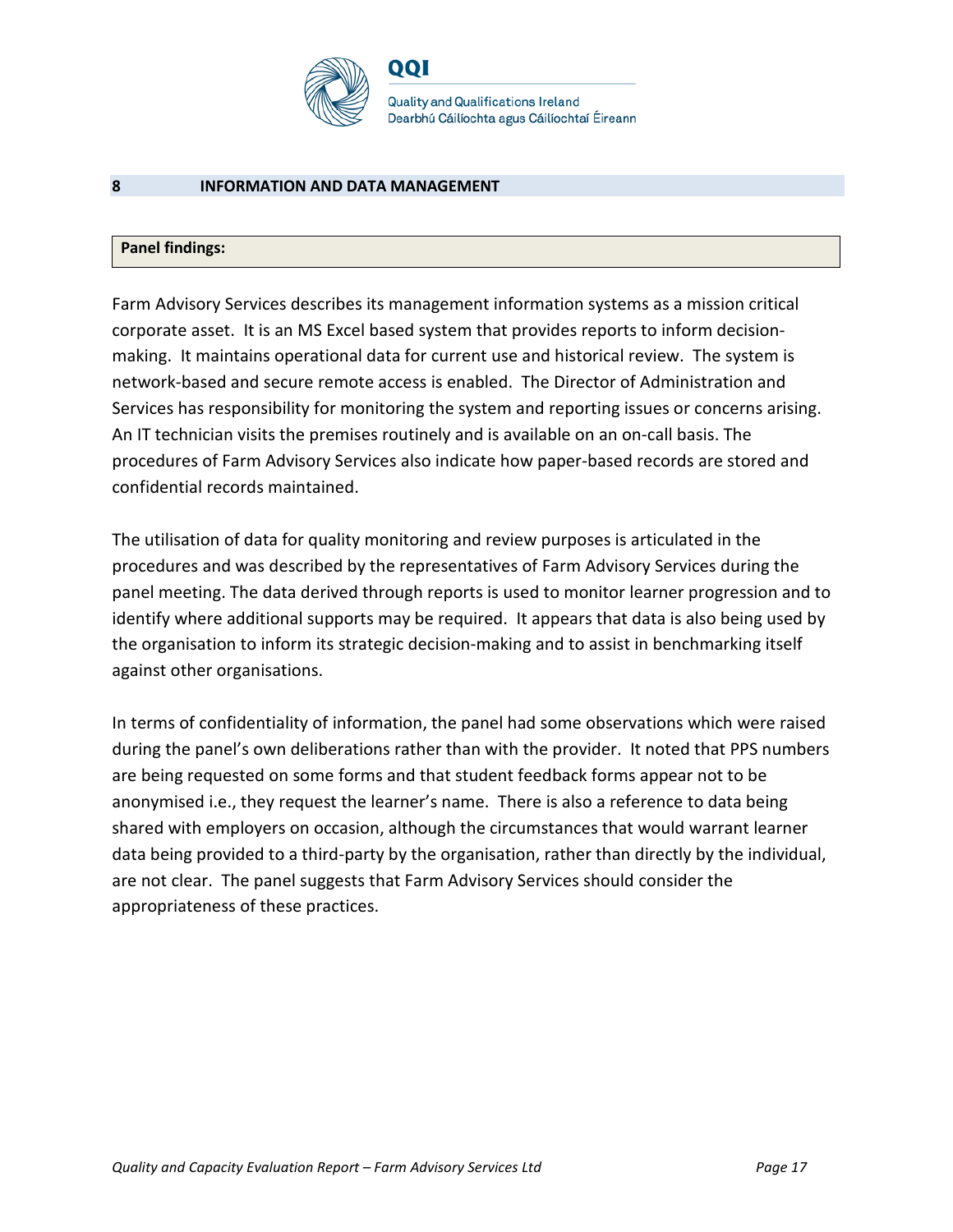

**Quality and Qualifications Ireland** Dearbhú Cáilíochta agus Cáilíochtaí Éireann

#### **9 PUBLIC INFORMATION AND COMMUNICATION**

#### **Panel findings:**

Farm Advisory Services provides assurances in its quality assurance policies and procedures that it will provide comprehensive information for learners regarding its programmes and in a range of formats i.e., web, learner handbook and programme information booklets. Included in the role of Director of Administration and Services is the monitoring of this information provision. Farm Advisory Services also undertakes to publish quality assurance evaluation reports and revalidation reports as they become available.

#### **10 OTHER PARTIES INVOLVED IN EDUCATION AND TRAINING**

#### **Panel findings:**

Farm Advisory Services is currently delivering agriculture and farming programmes on behalf of both Teagasc and GRETB. It has not disclosed that it is engaged with any other external parties.

The importance of the role of the external authenticator was emphasised during the panel meeting and was also acknowledged by Farm Advisory Services as a very important contributor to the quality and credibility of the organisation. As part of its condition on assessment, the panel requires that Farm Advisory Services documents the criteria that it will have regard to when appointing an external authenticator.

#### **11 SELF-EVALUATION, MONITORING AND REVIEW**

# **Panel findings:**

Farm Advisory Services includes self-evaluation, monitoring and review in its self-evaluation and quality assurance procedures. Its quality assurance procedures address how programmes will be monitored and reviewed and self-evaluation reports produced; these will in turn lead to the identification of areas for improvement.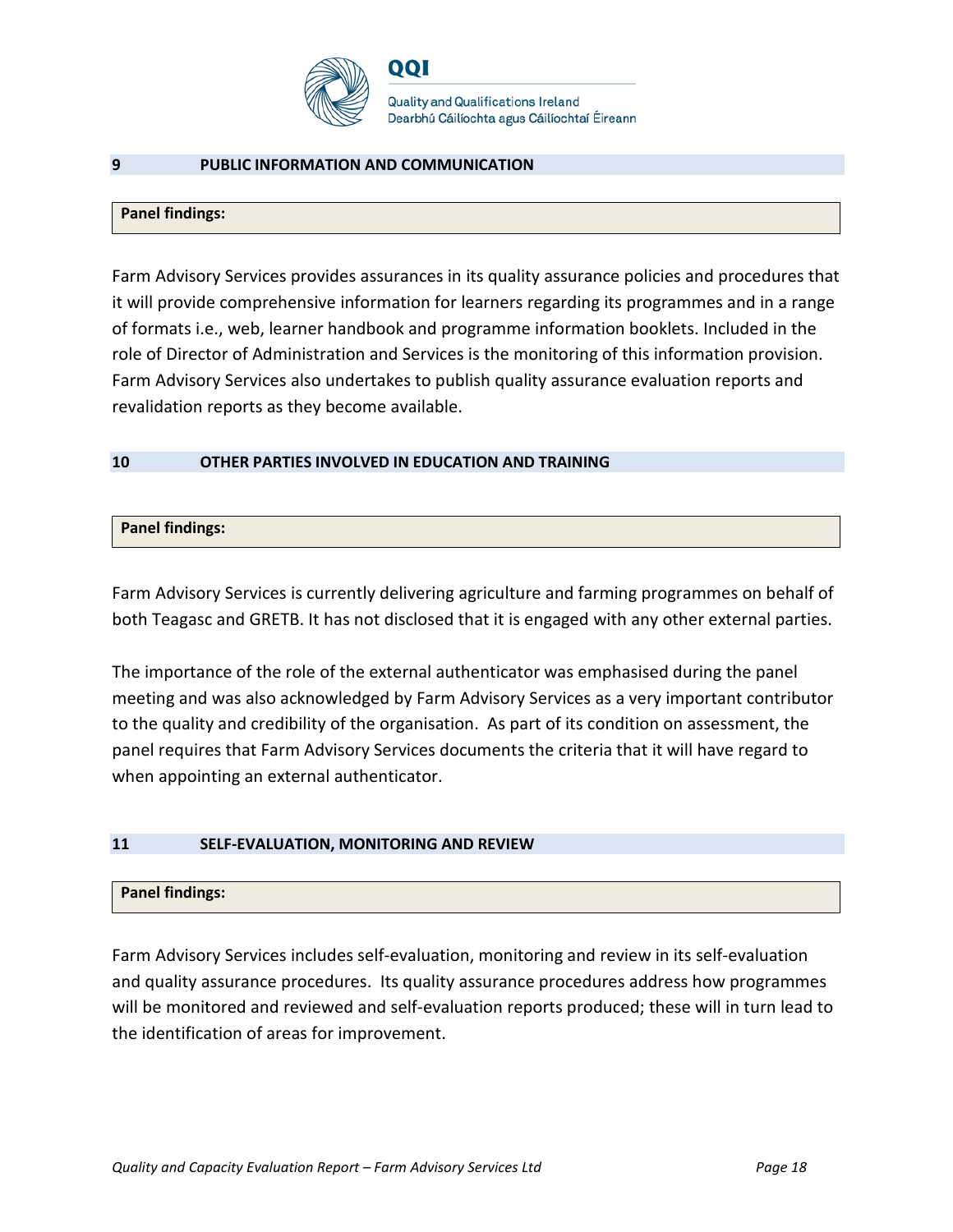

## **Sector Specific QA Guidelines for Independent / Private Providers**

*The following is the panel findings following evaluation the draft quality assurance procedures against QQI's Sector Specific Quality Assurance Guidelines (April 2016). This section of the report follows the structure and referencing of those guidelines.* 

#### **1. OTHER PARTIES INVOLVED IN EDUCATION AND TRAINING (part 9)**

#### **Panel findings:**

The findings of the panel relating to section 10 above of the *Core Statutory Quality Assurance Guidelines* are of equal relevance to this reference to the sector-specific quality assurance guidelines for independent providers. Those findings are reproduced below:

*Farm Advisory Services is currently delivering agriculture and farming programmes on behalf of both Teagasc and GRETB. It has not disclosed that it is engaged with any other external parties.* 

*The importance of the role of the external authenticator was emphasised during the panel meeting and was also acknowledged by Farm Advisory Services as a very important contributor to the quality and credibility of the organisation. As part of its condition on assessment, the panel requires that Farm Advisory Services documents the criteria that it will have regard to when appointing an external authenticator.* 

## **Evaluation of draft QA Procedures - Overall panel findings**

The Quality and Capacity Panel was impressed by the presentation and structure of the quality assurance policies and procedures submitted by Farm Advisory Services. It was also evident that the representatives of Farm Advisory Services that attended the panel meeting have extensive experience, expertise and qualifications in their field, and that the opportunity has been taken by the provider to develop its quality assurance procedures collaboratively and with a view to developing the organisation. The panel's finding is that, subject to meeting the following conditions, it will recommend that the quality assurance policies and procedures of Farm Advisory Services be approved; therefore, enabling the provider to advance to the second stage of the initial access to programme validation process.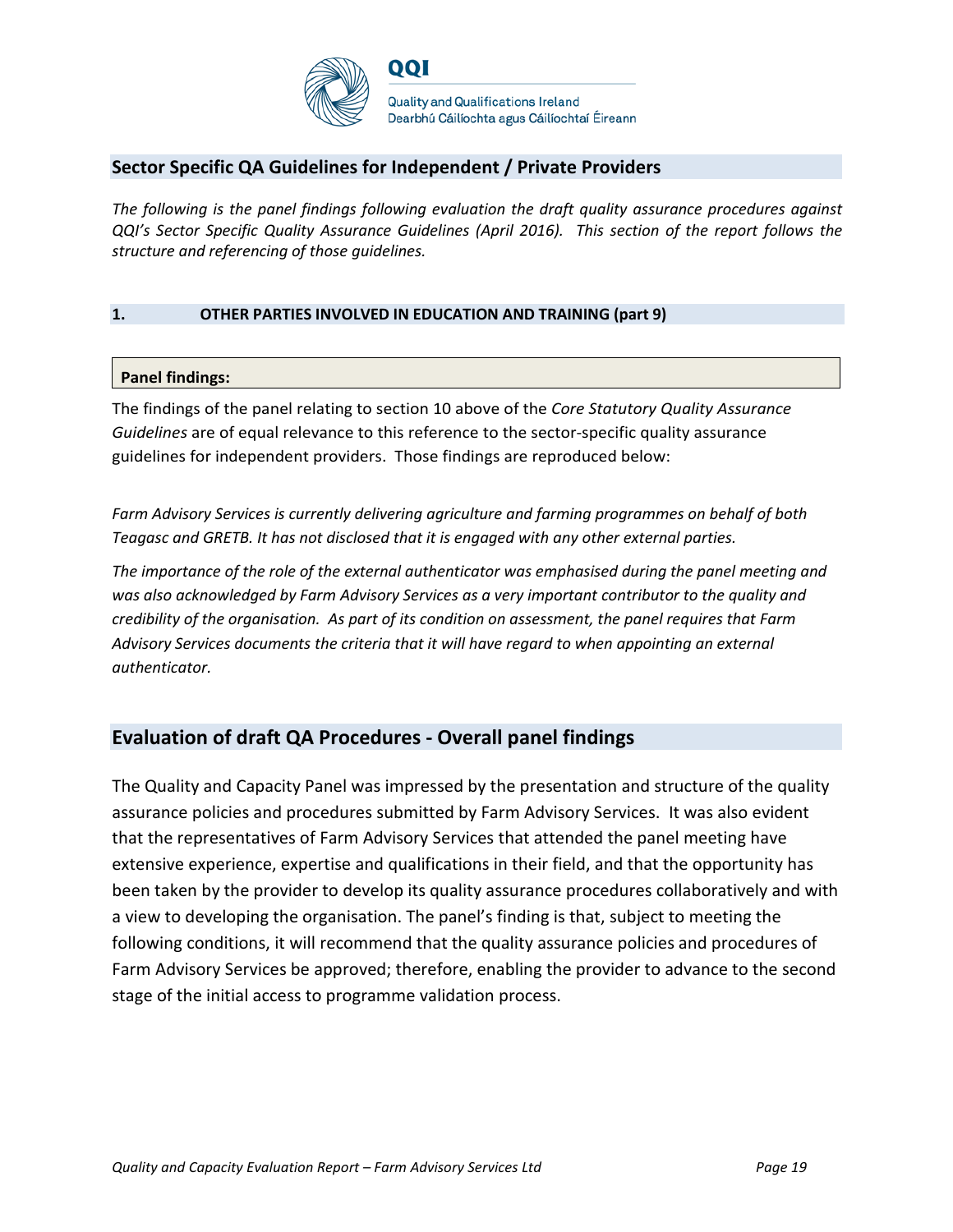

# **Part 6 Conditions and Recommendations**

## **6.1 Conditions**

## **6.1.1 Farm Advisory Services is required to carry out a pilot delivery phase prior to any expansion of its delivery**

If it is successful in its application for programme validation by QQI, Farm Advisory Services indicated to the panel that it intends delivering these programmes on a pilot basis initially. The panel has set as a condition that Farm Advisory Services will adhere to this proposed approach. In setting this condition, the panel clarifies the following:

- o The pilot delivery of programmes validated will take place in Cahir, Co Tipperary in a traditional delivery setting;
- o Systematic monitoring, evaluation and review should be undertaken in parallel with the delivery of the programmes;
- $\circ$  A report of the findings resulting from the monitoring, evaluation and review, and any improvements identified, should be submitted to an appropriate independent quality assurance advisor for review and contribution;
- o The outcomes of the pilot process, including the findings of Farm Advisory Services and the independent quality assurance advisor selected, and an implementation plan for any improvements identified as required, should be submitted to QQI, for noting purposes;
- o Having adhered to this pilot process, Farm Advisory Services is then authorised to extend the scope of its provision to additional venues.

## **6.1.2 Farm Advisory Services is required to clarify and restrict its entry requirements**

The panel provides the following elaboration and clarification regarding this condition:

- o The panel requires that Farm Advisory Services produces a detailed policy on admission to its programmes and that it elaborates on this policy through clear procedures. This documentation should include supports in place for the admission of learners with learning or physical support requirements;
- $\circ$  In addition, the panel is of the view that Farm Advisory Services does not currently have the expertise or experience to extend entry to its programmes to individuals requiring the recognition of prior certified learning acquired elsewhere, or prior experiential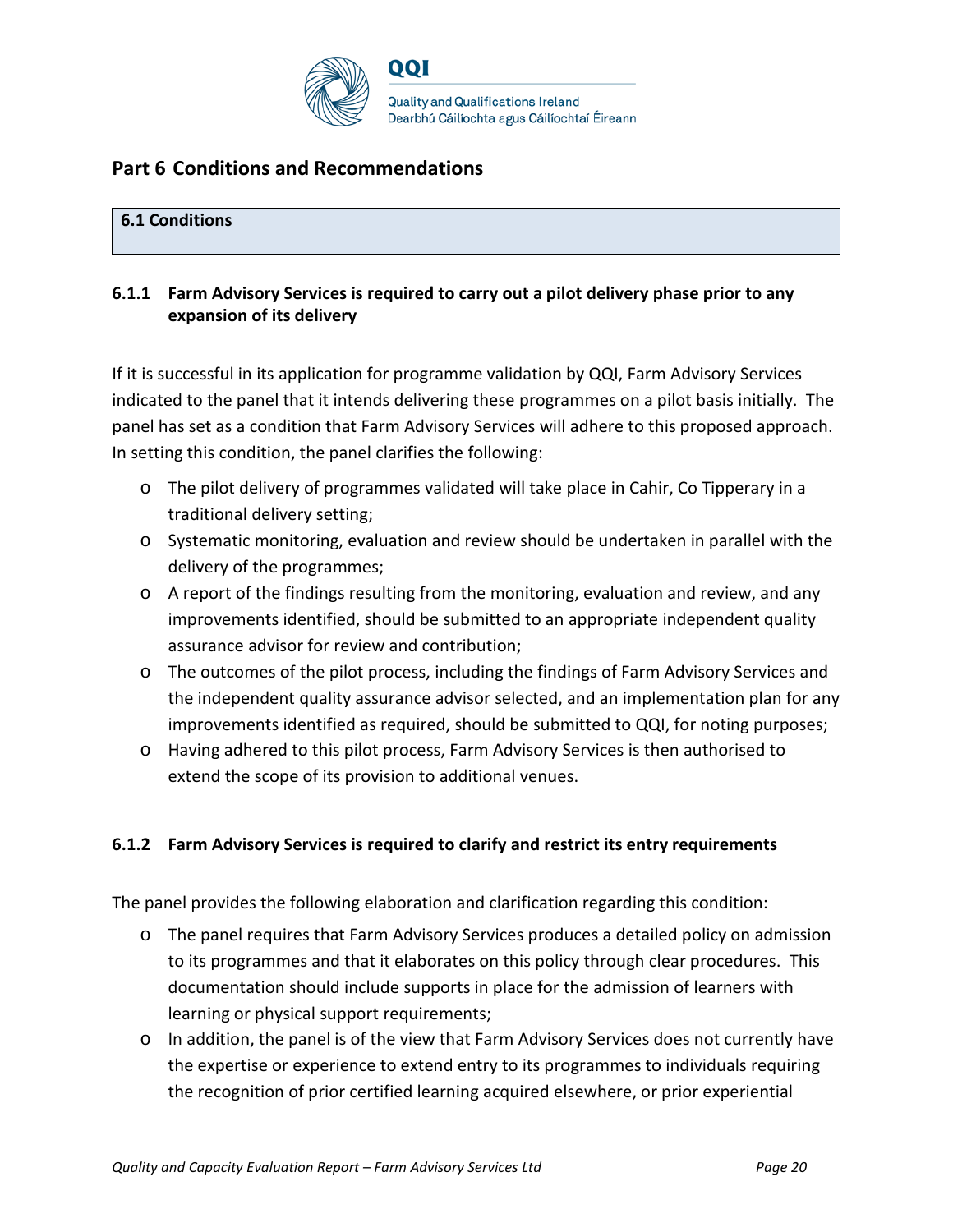

learning. As a result, the panel requires that Farm Advisory Services restricts admission to learners who hold a relevant qualification at the level immediately below or at the same level of the qualification they are seeking to attain.

## **6.1.3 Farm Advisory Services is required to elaborate upon its assessment procedures**

Having reviewed the documentation provided by Farm Advisory Services, and met with its representatives, the panel has identified the following areas that require elaboration in its assessment procedures:

- o The policy and procedures in place for dealing with repeat assessments, including the repeat of skills-based assessment requirements of the programmes;
- o The policy and procedures in place for providing reasonable assessment supports for learners in general, and those with learning and physical support requirements;
- o The criteria that will be applied by Farm Advisory Services when selecting external authenticators;
- o The grounds upon which a learner can appeal an assessment result, and how appeals are managed through the governance system.

## **6.2 Recommendations**

## **6.2.1 Farm Advisory Services should develop clear criteria for recruitment, promotion, and development of staff**

The panel believes that Farm Advisory Services as a developing organisation would benefit from having clear criteria and processes in place for staff recruitment and promotion, and for their continuous development whilst in the employ of the organisation. The panel also recommends that detailed role specifications be developed which articulate the attributes and skills required to fulfil specific roles.

## **6.2.2 Farm Advisory Services should seek to benchmark itself against other providers**

Currently Farm Advisory Services is working collaboratively with Teagasc and with the GRETB; both providers of agriculture and farming programmes. If Farm Advisory Services is successful in its application for validation of its own programmes in these areas, the panel recommends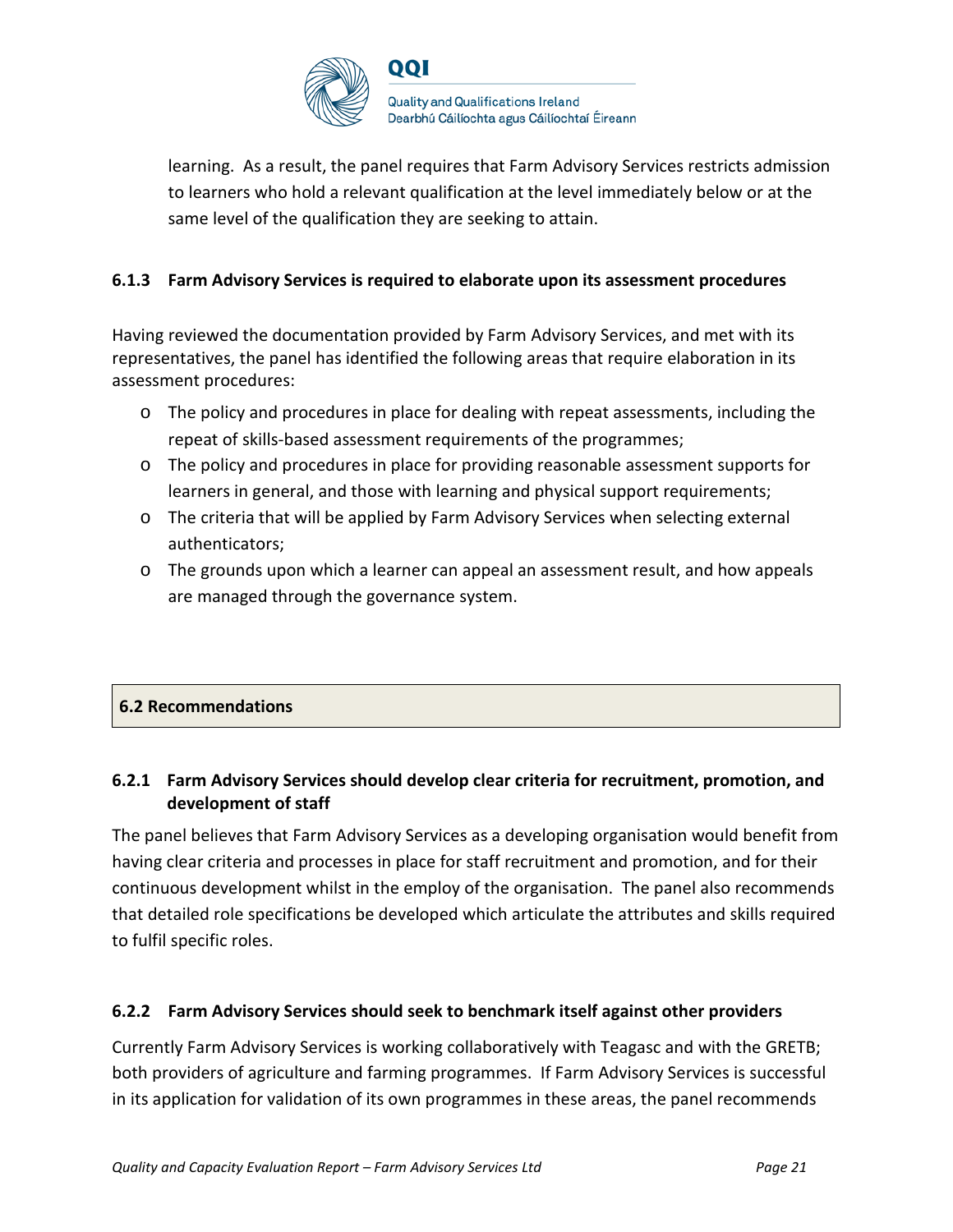

that it should continue to seek to benchmark itself against other providers. The utilisation of experienced external authenticators and other external expertise can aid this process.

## **6.2.3 Farm Advisory Services should continue to develop its governance systems**

During the panel discussion with Farm Advisory Services, it was clear that the organisation has two quite distinct areas of its business that require separate governance arrangements but could report to the same overarching Board. The panel encourages Farm Advisory Services to continue thinking this construct through, as a robust governance system could strategically enable the CEO to maintain an effective overview of the organisation without having to be involved in decision-making for all management activities.

## **6.2.4 Farm Advisory Services should consider how to strengthen its oversight of learner assessment outcomes**

The panel recommends that Farm Advisory Services should consider how it can strengthen the processes it has in place to ensure the quality and consistency of assessment outcomes. Whilst this is important in any context, it is particularly pertinent where a provider intends delivering and assessing programmes in more than one location.

# **Part 7 Proposed Approved Scope of Provision for this provider**

The panel has identified some conditions above, which Farm Advisory Services is required to address. When Farm Advisory Services has addressed these conditions, it is required to provide this evidence to the panel. In the case of condition 6.2.1., this can be satisfied at this point by confirmation by Farm Advisory Services that it agrees to the formulation of the condition made by the panel. Conditions 6.2.2 and 6.2.3 will require the submission of documentation. If the panel is satisfied that its conditions have been met<sup>[2](#page-21-0)</sup>, it will recommend to the QQI Approval and Reviews Committee that it approves the draft quality assurance procedures of Farm Advisory Services. Subject to the agreement of the Approval and Reviews Committee to this recommendation, Farm Advisory Services will be eligible to proceed to Stage 2 of the initial

<span id="page-21-0"></span><sup>&</sup>lt;sup>2</sup> This will be established via an incorporeal meeting of the panel on receipt of the required documentation.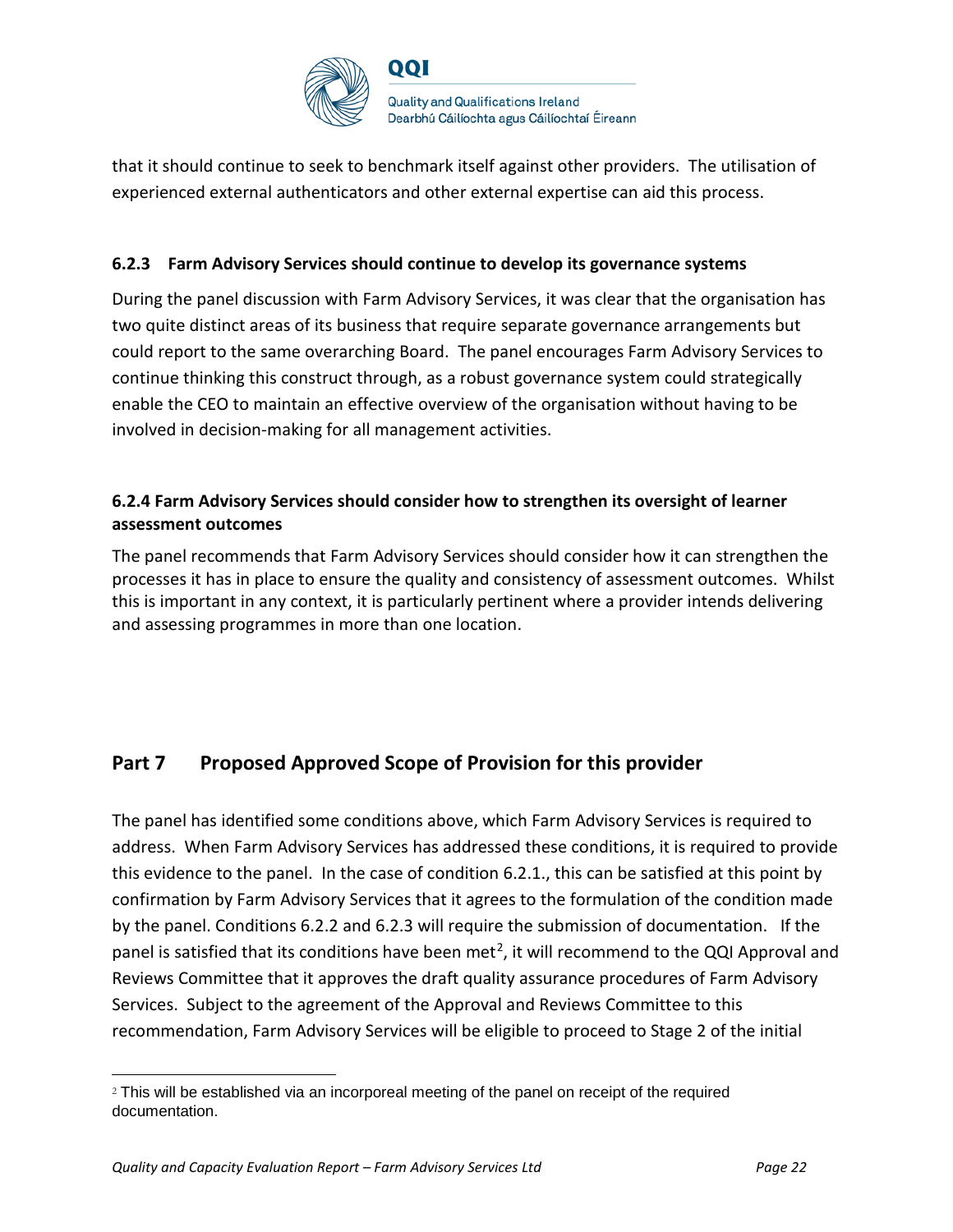

access to programme validation process. In the event of this progression, the approved scope is for the development of programmes leading to the awards named in section 1.3 above. The provider's policies and procedures were reviewed only in the context of delivering these programmes in a traditional setting i.e., recommended approval will not enable the provider to offer these programmes through blended or distance delivery modes.

# **Part 8 Approval by Chair of the Panel**

This report of the Quality and Capacity Panel is approved and submitted to QQI for its decision on the recommendation to approve the draft quality assurance procedures of Farm Advisory Services Ltd.

The panel notes and approves the revisions made by Farm Advisory Services Ltd. In response to the conditions set out in section 6.1 above

Name:

Fack offerful

Jack O' Herlihy Chair, Quality and Capacity Panel

Date: 27/04/2017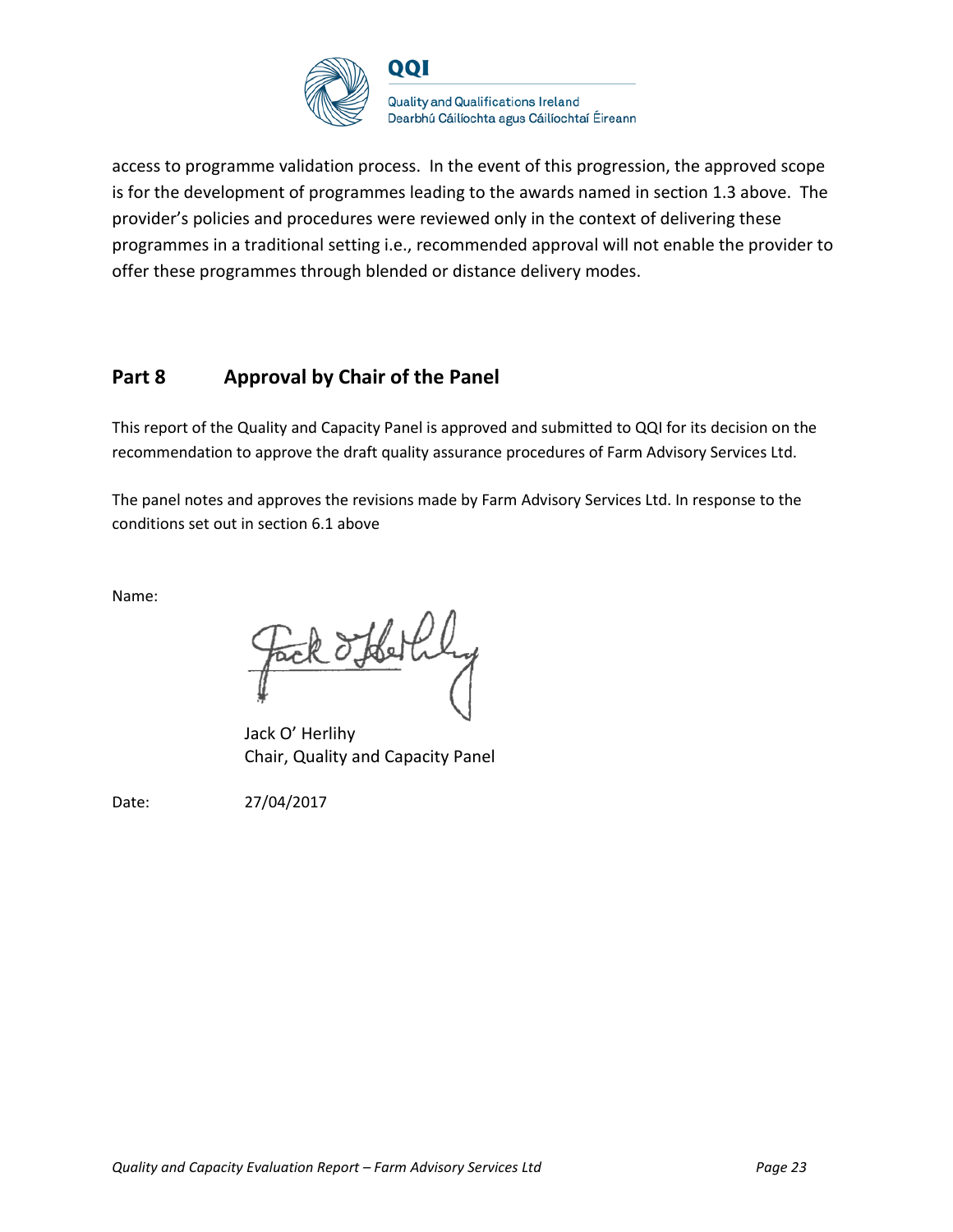

# **Annexe 1: Documentation provided to the Panel in the course of the Evaluation**

The following documentation was submitted by FAS:

- o Application form for initial programme validation leading to QQI awards, including
	- o Application form
	- o Evidence of type of legal entity
	- o Organisation chart
	- o Documentation on collaboration and partnerships
	- o Documentation relevant to financial viability and resources
	- o Public liability insurance details
	- o Current tax clearance certificate
	- o Statutory declaration
- o Self-evaluation report of Quality Assurance Procedures (dated 31 January 2017)
- o Draft Quality Assurance Manual (marked "Draft, January 2017")

## **Annexe 2: Provider staff met in the course of the Evaluation**

| <b>Name</b>      | <b>Role/Position</b>                  |
|------------------|---------------------------------------|
| Mr Pat Burke     | CEO                                   |
| Dr Noreen Begley | Director of Training & Development    |
| Ms Caroline Ryan | Director of Administration & Services |